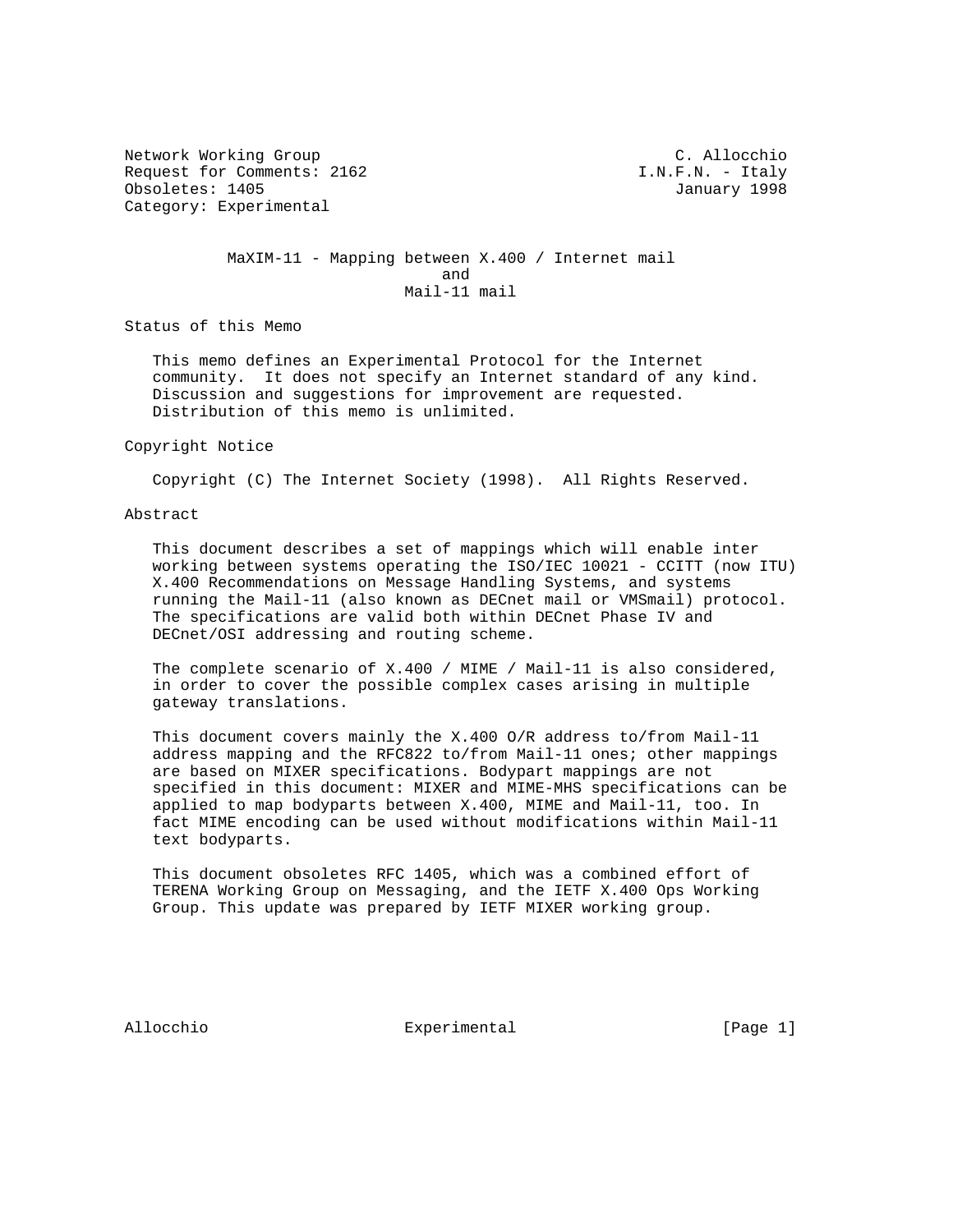Chapter 1 - Introduction

1.1. X.400

 The standard referred shortly into this document as "X.400" relates to the ISO/IEC 10021 - CCITT 1984, 1988 and 1992 X.400 Series Recommendations covering the Message Oriented Text Interchange Service (MOTIS). This document covers the Inter Personal Messaging System (IPMS) only.

1.2. Mail-11

 Mail-11, also known as DECnet mail and often improperly referred as VMSmail, is the proprietary protocol implemented by Digital Equipment Corporation (DEC) to establish a real-time text messaging system among systems implementing the DECnet Phase IV and DECnet/OSI (CLNS) networking protocols.

1.3. RFC822 / MIME

 RFC822 was defined as a standard for personal messaging systems within the DARPA Internet and is now diffused on top of many different message transfer protocols, like SMTP, UUCP, BITNET, JNT Grey Book, CSnet. MIME specifications allows transport of non-textual information into RFC822 messages. Their mapping with X.400 is fully described in MIXER and MIME-MHS. In this document we will consider their relations with Mail-11, too.

1.4. The user community

 The community using MIME or X.400 messaging system is currently growing in the whole world, but there is still a number of very large communities using Mail-11 based messaging systems willing to communicate easily with X.400 based Message Handling Systems and with MIME based systems. Among these large DECnet based networks we can include the High Energy Physics network (HEPnet) and the Space Physics Analysis Network (SPAN).

 Many other local communities actively use internally Mail-11 mailing protocols. As any other "non standard" mail protocol, using non standard mapping techniques between Mail-11 and standard mail systems can produce unpredictable results.

 For these reasons a set of rules covering conversion between Mail-11 and X.400 or MIME is described in this document.

Allocchio **Experimental** Experimental [Page 2]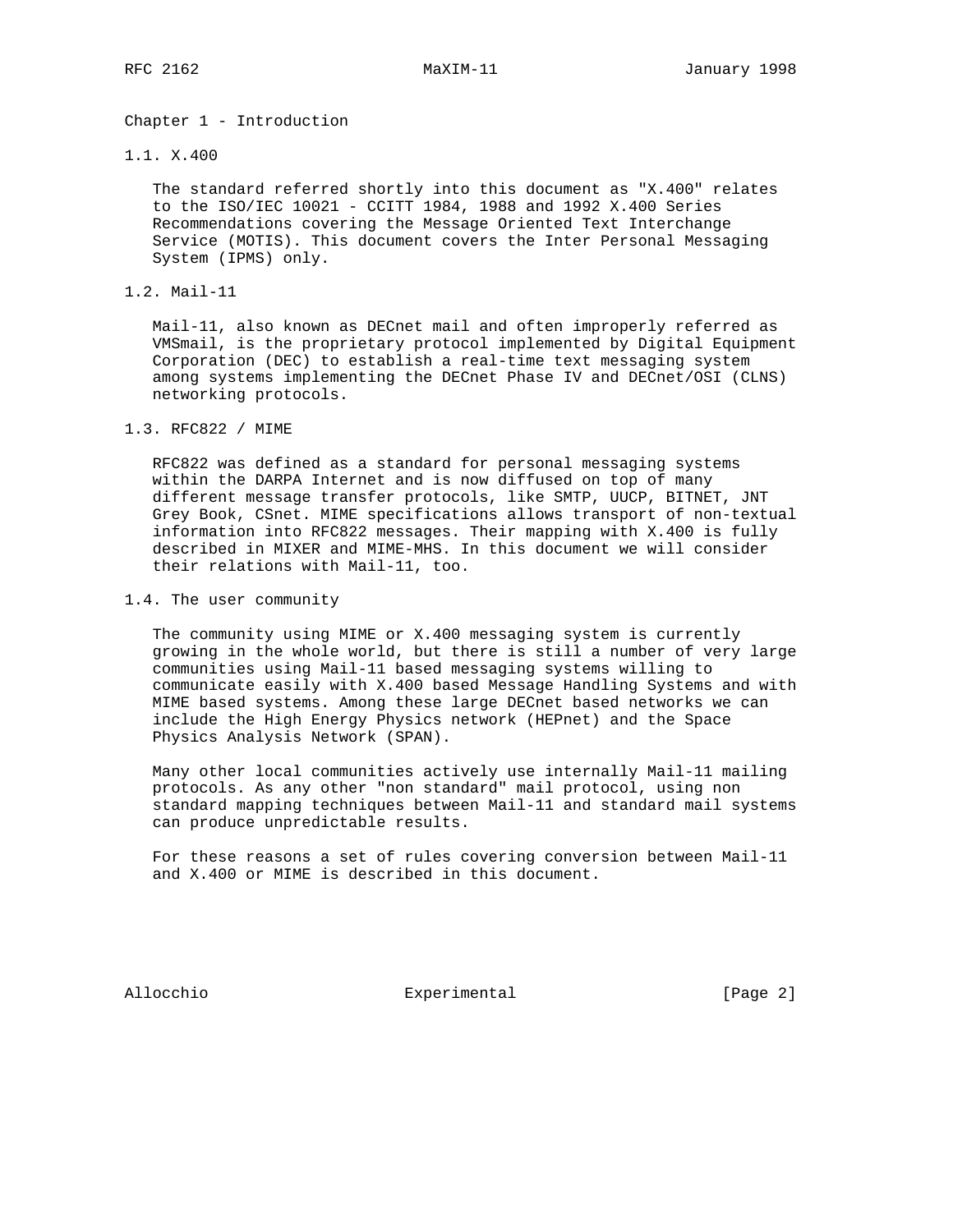This document also covers the case of Mail-11 systems implementing the "foreign mail protocol" allowing Mail-11 to interface other mail systems, including RFC822 based system.

Chapter 2 - Message Elements

2.1. Service Elements

 Mail-11 protocol offers a very restricted set of elements composing a Inter Personal Message (IPM), whereas X.400 and RFC822/MIME specifications support a complex and large amount of service elements. Considering the case where a message is relayed between two X.400 MHS or MIME Message Transport System (MTS) via a Mail-11 messaging system this could result in a nearly complete loss of information.

 To minimise the inconvenience, any of the X.400 or MIME service elements which do not map directly into Mail-11 equivalent ones accordingly to this specification, will be included into Mail-11 text body parts as an additional RFC822-like header; this additional header will be inserted between the Mail-11 P2 headers (From:, To:, CC:, Subj:) and the other Mail-11 bodyparts. In particular, X.400 elements will also be at first converted into textual representation before insertion.

 An example, where a multimedia message has been encoded into mail-11 after having crossed also a MIME-MHS (MIXER conformant) gateway:

 From: smtp%"Admin@SURFnet.nl" "Erik" 18-OCT-1994 13:55:00.49 To: ALLOCCHIO CC: smtp%"netman@MailFLOW.dante.net" Subj: enjoy this nice picture!

 X400-Originator: root@sun3.SURFnet.nl X400-Recipients: Allocchio@elettra.ts.it, netman@MailFLOW.dante.net Sender: Erik Newmann <root@SURFnet.nl> Organisation: SURFnet bv Mime-Version: 1.0 Content-Type: multipart/mixed; boundary="----- =\_aaaaaa0" Content-ID: <21223.78342785@SURFnet.nl>

 $------ = \_aaaaaaa0$  Content-Type: text/plain; charset="us-ascii" Content-ID: <21223.78342785@SURFnet.nl>

 look... you never saw this one!! I just include the picture in the next bodypart and I hope you get it fine.

Allocchio  $\Box$  Experimental [Page 3]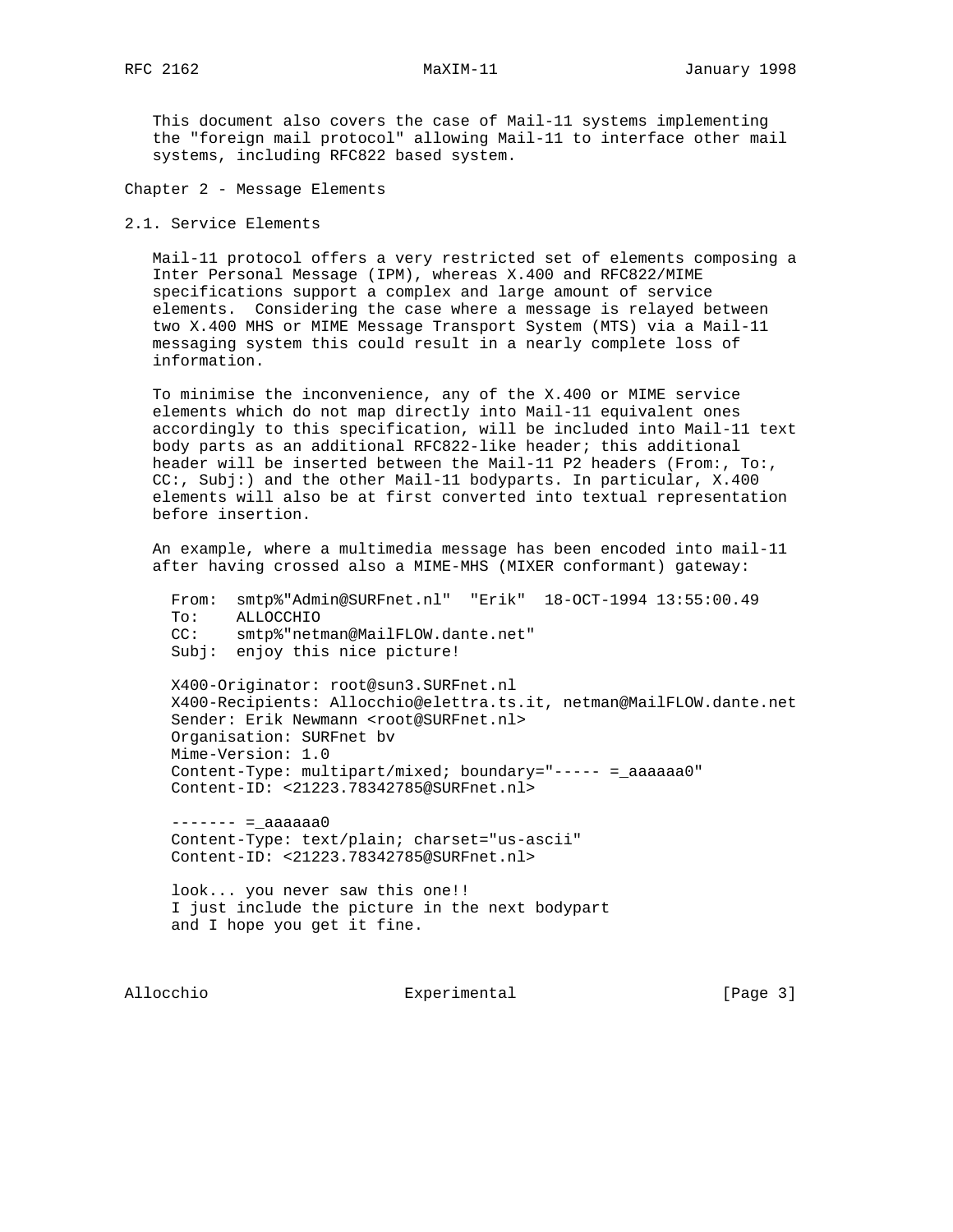regards,

Erik (continues...)

 ------- =\_aaaaaa0 (continued...) Content-Type: image/gif Content-ID: <21223.78342785@SURFnet.nl> Content-Description: a nice snapshot! Content-Transfer-Encoding: base64

 RAV8372FAASD83D721NSHDHD3ASDFJKHWEHKJHCBASDFA829CA8SDB29B132RBAKDFA 9KSJ2KJAA0SDFNAL20DDKFALJ20AJDLFB239B9SC9B29BA9BDFADSDF03998ASDFASD

 $------ = \_ aaaaaaa0$ 

 We need, in fact, to consider also the case when a message originates from a network implementing RFC822/MIME protocols and is relayed via Mail-11 to an X.400 MHS, or vice versa.

 Whenever any X.400 element not covered in this specification needs to be converted into textual representation (to be included into a Mail-11 RFC822-like header or text bodypart) we will apply the rules specified in MIXER (X.400 to RFC822/MIME sections).

 Vice versa, MIXER specification (RFC822/MIME to X.400 sections) also gives the correct rules to convert from textual representations contained into Mail-11 RFC822-like header or bodyparts into X.400 elements.

 On the other hand, RFC822/MIME headers not covered by this specification are included 'as they are' into Mail-11 RFC822-like header and bodyparts. The way back from Mail-11 to RFC822/MIME structure becomes thus straightforward.

 The above methods assures maximum transparency and minimal or null loss of information also when Mail-11 is involved.

Allocchio  $\qquad \qquad$  Experimental  $\qquad \qquad$  [Page 4]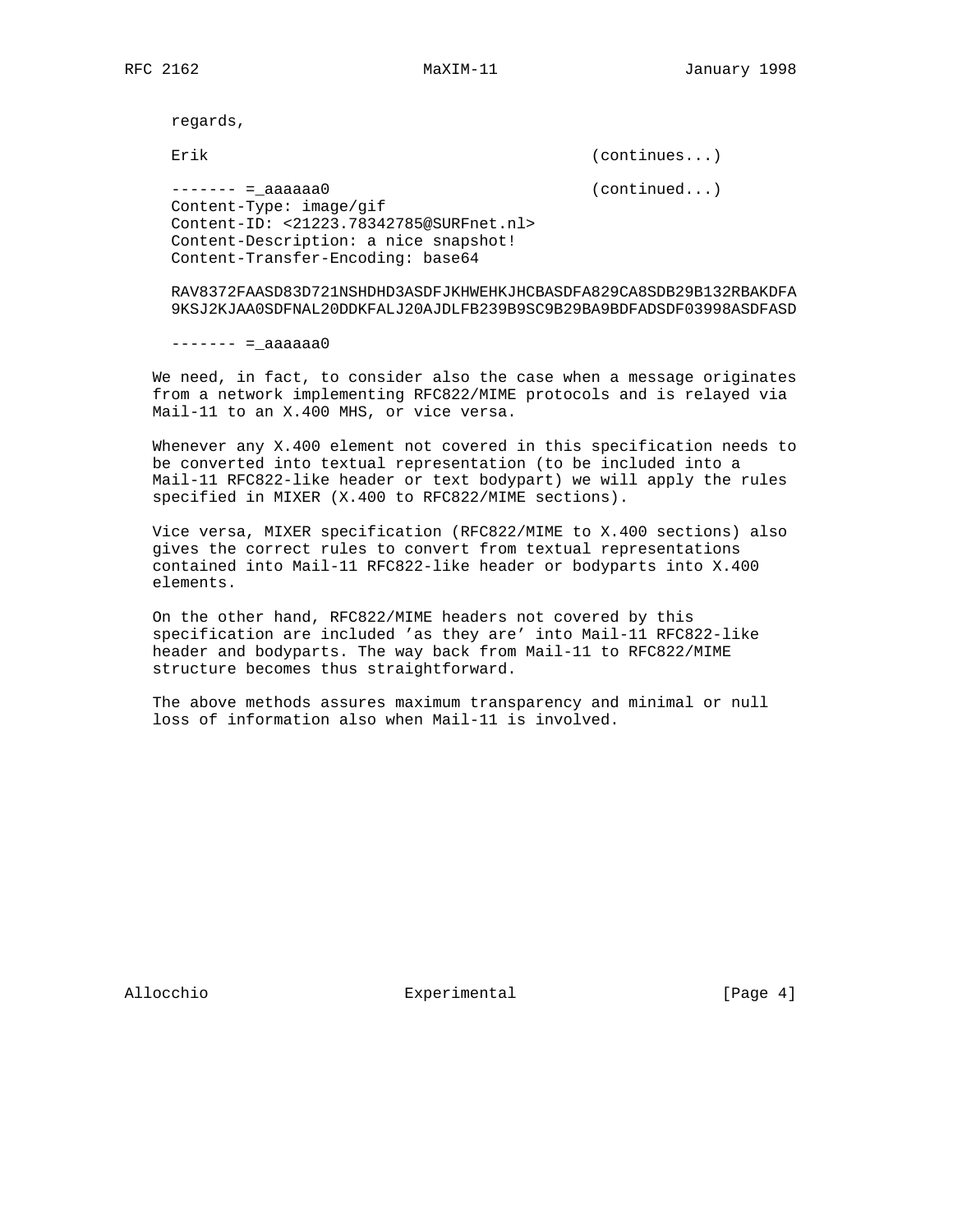2.2. Mail-11 service elements to X.400 service elements.

 All envelope (P1) and header (P2) Mail-11 service elements are supported in the conversion to X.400. Note that Mail-11 P1 is solely composed by P1-11.From and P1-11.To, and any other Mail-11 element belongs to Mail-11 P2:

 - P1-11.From maps to P1.Originator - P1-11.To maps to P1.Primary Recipient - P2-11.'From:' usually maps to P2.Originator (see section 2.6) - P2-11.'To:' maps to P2.Primary Recipient - P2-11.'CC:' maps to P2.Copy Recipient - P2-11.Date maps to P2.Submission Time Stamp - P2-11.'Subj:' maps to P2.Subject Any eventual RFC822-like text header in Mail-11 body part will be interpreted as specified into MIXER. 2.3. X.400 service elements to Mail-11 service elements The following X.400 service elements are supported directly into Mail-11 conversion: - P1.Originator maps to P1-11.'From:' - P1.Primary Recipients maps to P1-11.'To:' - P2.Originator usually maps to P2-11.'From:' (see section 2.6)

> - P2.Primary Recipients maps to P2-11.'To:'

Allocchio  $\Box$  Experimental  $\Box$  [Page 5]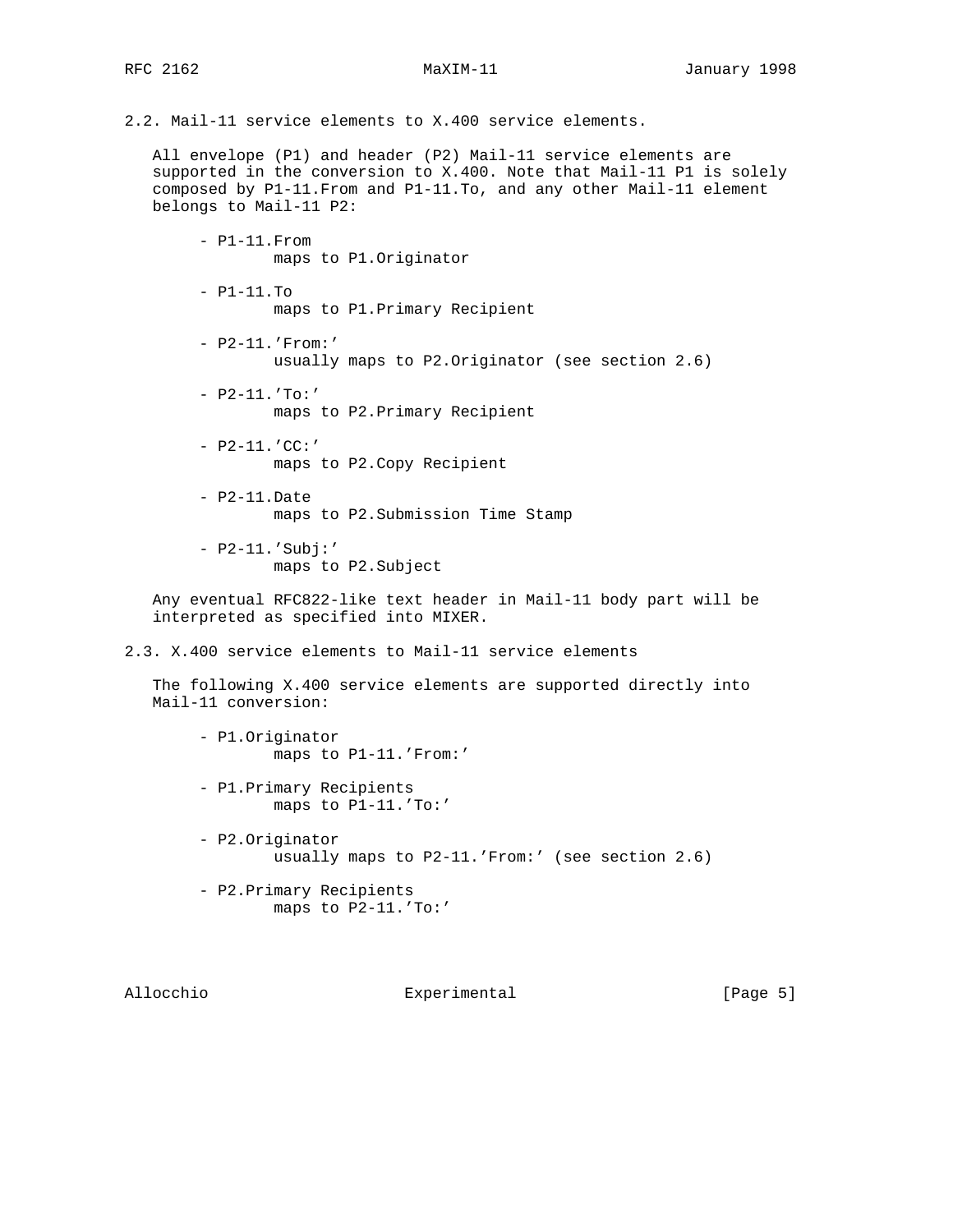- P2.Copy Recipients maps to P2-11.'CC:' - P2.Submission Time Stamp

maps to P2-11.Date

 - P2.Subject maps to P2-11.'Subj:'

 The following X.400 service element is partially supported into Mail-11 conversion:

- P2.Blind Copy Recipient

 to ensure the required privacy, when a message contains a BCC address, the following actions occurs: - a new message is created, containing the body parts;

- a new envelope is added to the new message, containing
- the originator and the BCC recipient addresses only; - a note is added to the message informing the BCC
- recipient about the fact that the message was a BCC; - the new message is delivered separately;
- a note is added to the message delivered to TO and CC recipients informing them about the fact that there were some BCC recipients, too.

 Any other X.400 service element support is done accordingly to MIXER including the mapped element into the RFC822-like header into Mail-11 body part.

2.4. Mail-11 service elements to RFC822/MIME service elements.

 All envelope (P1) and header (P2) Mail-11 service elements are supported in the conversion to RFC822/MIME:

 - P1-11.From maps to 822-MTS.Originator - P1-11.To maps to 822-MTS.Primary Recipient - P2-11.'From:'

usually maps to 822.'From:' (see section 2.6)

 - P2-11.'To:' maps to 822.'To:'

- P2-11.'CC:' maps to 822.'Cc:'

Allocchio  $\Box$  Experimental  $\Box$  [Page 6]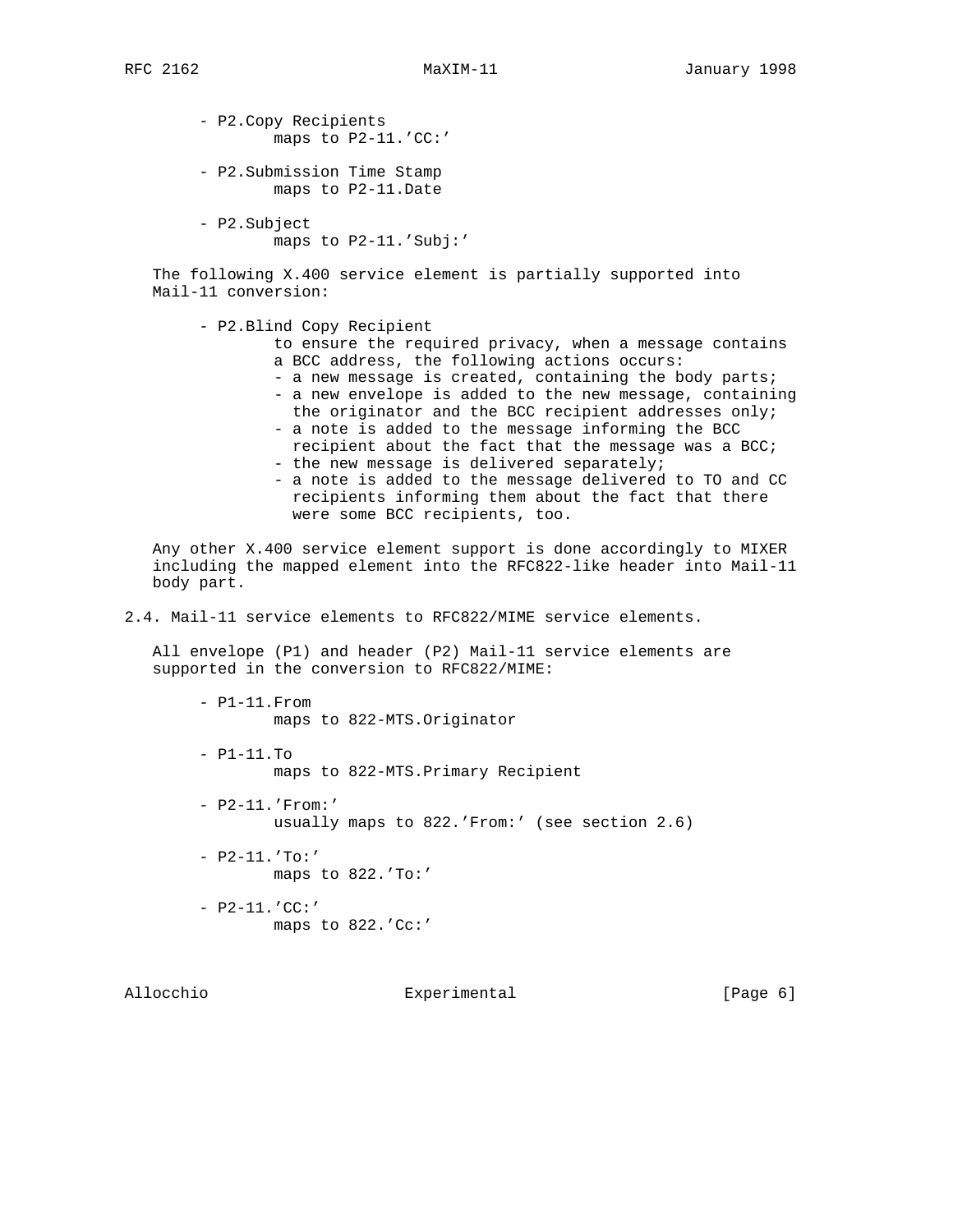- P2-11.Date maps to 822.'Date:'

- P2-11.'Subj:' maps to 822.'Subject:'

 Any eventual RFC822-like text header in Mail-11 body part will be re-inserted into RFC822/MIME message 'as it is'.

2.5. RFC822/MIME service elements to Mail-11 service elements

 The following RFC822 service elements are supported directly into Mail-11 conversion:

- 822-MTS.Originator maps to P1-11.From
- 822-MTS.Primary Recipients maps to P1-11.To
- 822.'From:' usually maps to P2-11.'From:' (see section 2.5)
- $822.$   $'To:$ maps to P2-11.'To:'
- $822. 'Cc: '$ maps to P2-11.'CC:'
- 822.'Date:' maps to P2-11.Date
- 822.'Subject:' maps to P2-11.'Subj:'

Allocchio  $\Box$  Experimental  $\Box$  [Page 7]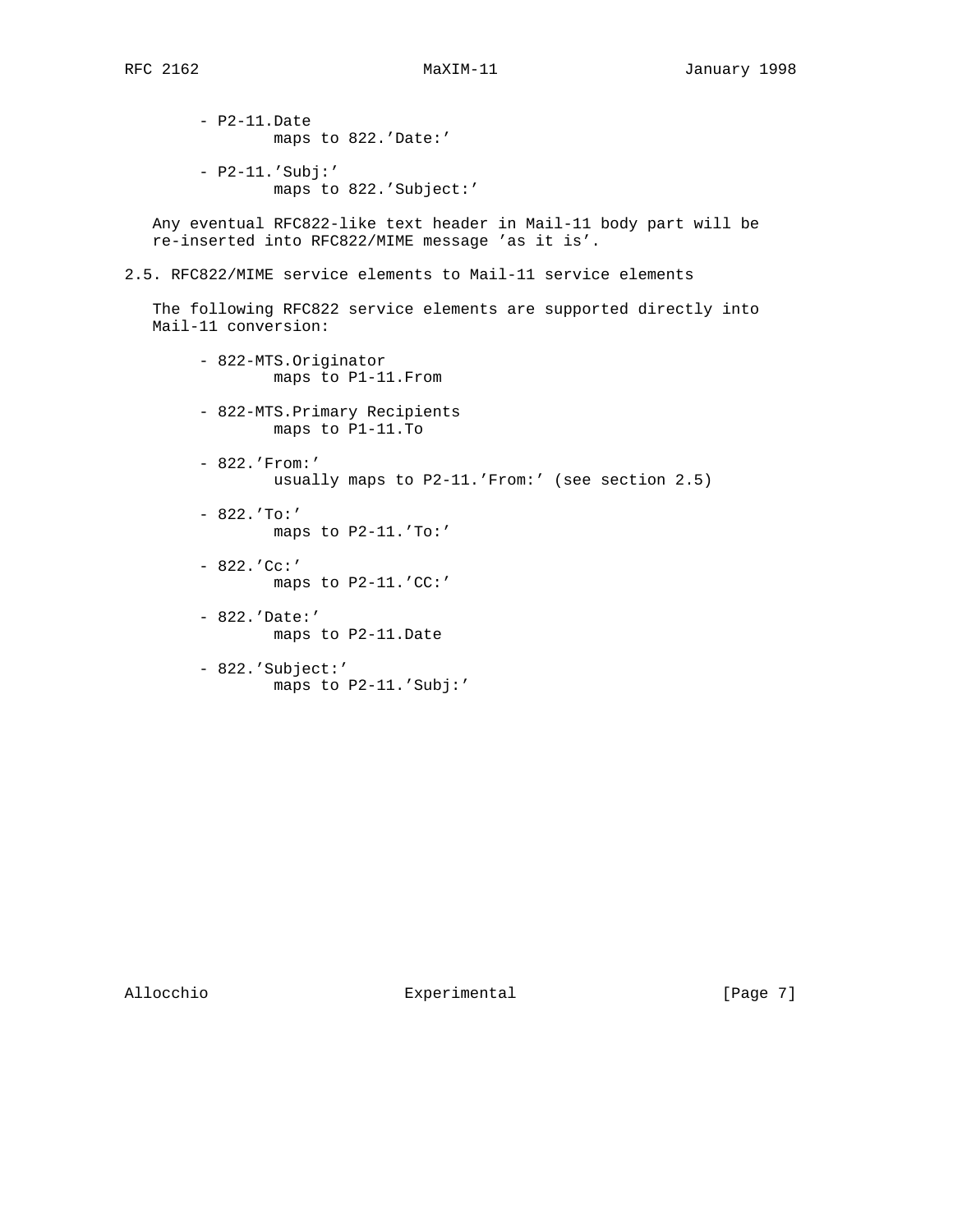The following RFC822 service element is partially supported into Mail-11 conversion:

- 822.'Bcc:'

- to ensure the required privacy, when a message contains a BCC address, the following actions occurs:
- a new message is created, containing the body parts;
- a new envelope is added to the new message, containing the originator and the BCC recipient addresses only;
- a note is added to the message informing the BCC recipient about the fact that the message was a BCC; - the new message is delivered separately;
- a note is added to the message delivered to TO and CC recipients informing them about the fact that there were some BCC recipients, too.

 Any other RFC822/MIME service element support is done simply including the element 'as it is' into the RFC822-like header and into a Mail-11 body part.

2.6. Rules to define the Mail-11 P2-11.'From:' element

 Mail-11 User Agents (usually VMSmail) uses the P2-11.'From:' element as destination in case the REPLY command is issued, ignoring any other specification like 'Sender:' 'Reply-To:' 'Return-Path:' etc. Also a number of automatic responders uses this field only to address their messages.

 Is it thus essential to insert into this field the correct information, i.e. the correct address where, according to X.400 or RFC822 rules the REPLY command or any automatically generated message should go.

 The rules specified in RFC822, section 4.4.4 should be used as a selection criterion to define the content of this field.

 In particular, in case the P2-11.'From:' element is not generated from the P2.Originator (X.400) or from the 822.'From:' (RFC822), it is essential to preserve into a 'From:' record of the RFC822-like header the original information contained into the P2.Originator or 822.'From:' fields.

Allocchio  $\Box$  Experimental  $\Box$  [Page 8]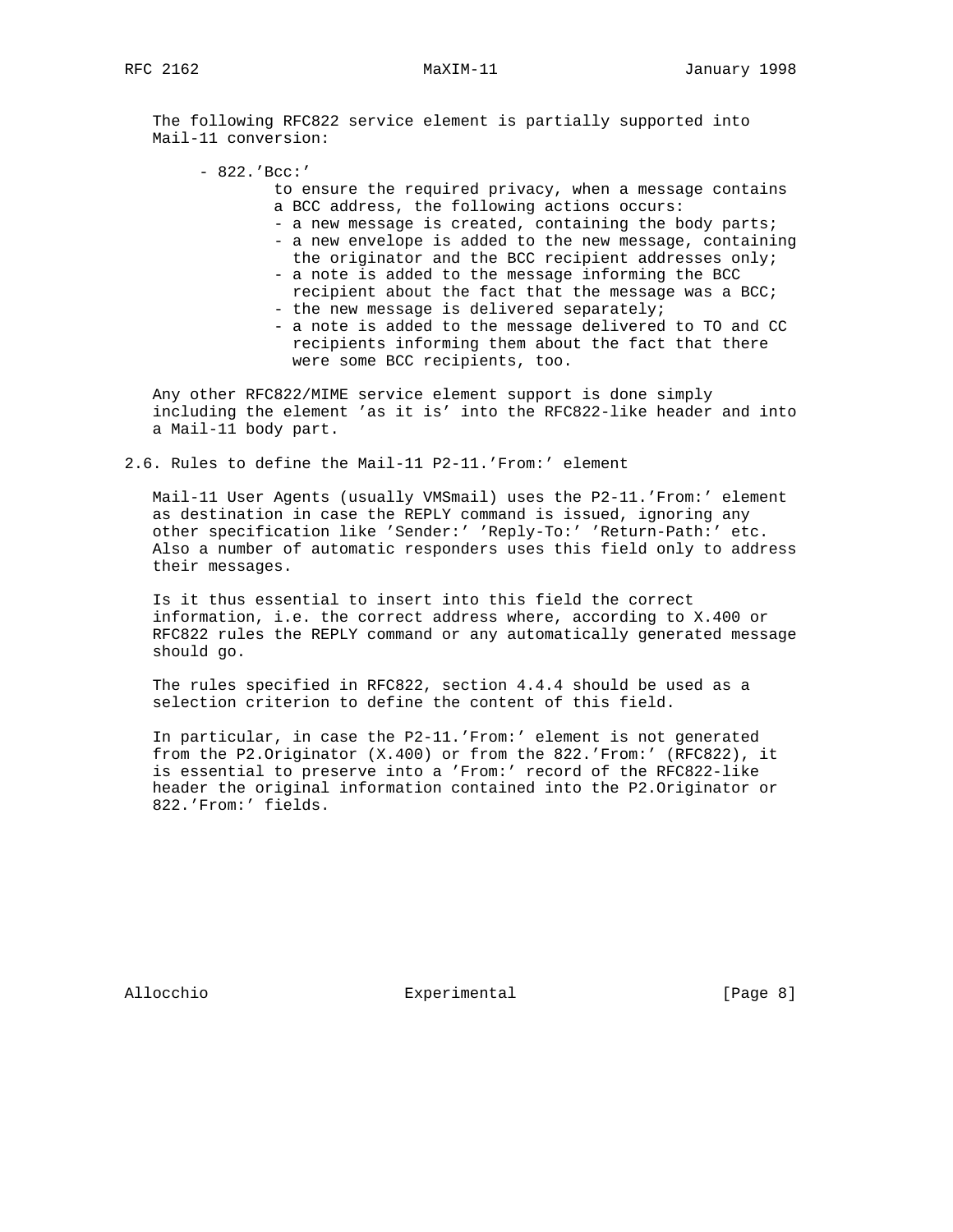Vice versa, when converting from Mail-11 into X.400 or RFC822/MIME the information contained into the 'From:' field of the RFC822-like header (if present) will supersede the one contained into the Mail-11 P2-11.'From:'. An example:

 From: smtp%"Admin@SURFnet.nl" "Erik" 18-OCT-1994 13:55:00.49 To: ALLOCCHIO CC: smtp%"netman@MailFLOW.dante.net" Subj: enjoy this nice picture!

From: Erik Newmann <root@SURFnet.nl> Reply-To: Admin@SURFnet.nl Organisation: SURFnet bv Message-Id: <21235.25442281@SURFnet.nl>

when converting back into RFC822 the header will be:

From: Erik Newmann <root@SURFnet.nl> Reply-To: Admin@SURFnet.nl To: Allocchio@elettra.ts.it Cc: netman@MailFLOW.dante.net Subject: enjoy this nice picture! Organisation: SURFnet bv Message-Id: <21235.25442281@SURFnet.nl>

 The described method, although violating canonical conversion principles, assures the maximum functionality to the users, and provides consistency in case of multiple conversions for a single message.

Chapter 3 - Basic Mappings

 The basic mappings indicated in MIXER and its updates should be fully used.

 A special consideration must be used for encoding RFC822 addresses containing quotes '"' into Mail-11. In fact Mail-11 addresses cannot contain that special character, as it is reserved to delimit "quoted strings" themselves, as when using the Mail-11 foreign mail protocol. An example:

"John Poe"@Mixergw.local.ca.us (RFC822)

 cannot be included in a Mail-11 foreign mail protocol address 'as is', due to the quotes in the LHS section. Quotes must thus be encoded. MIXER specifies exactly how to encode quotes and other characters when translating RFC822 addresses into X.400. Mail-11 addresses are not limited to printablestring, as for X.400, but a

Allocchio **Experimental** Experimental [Page 9]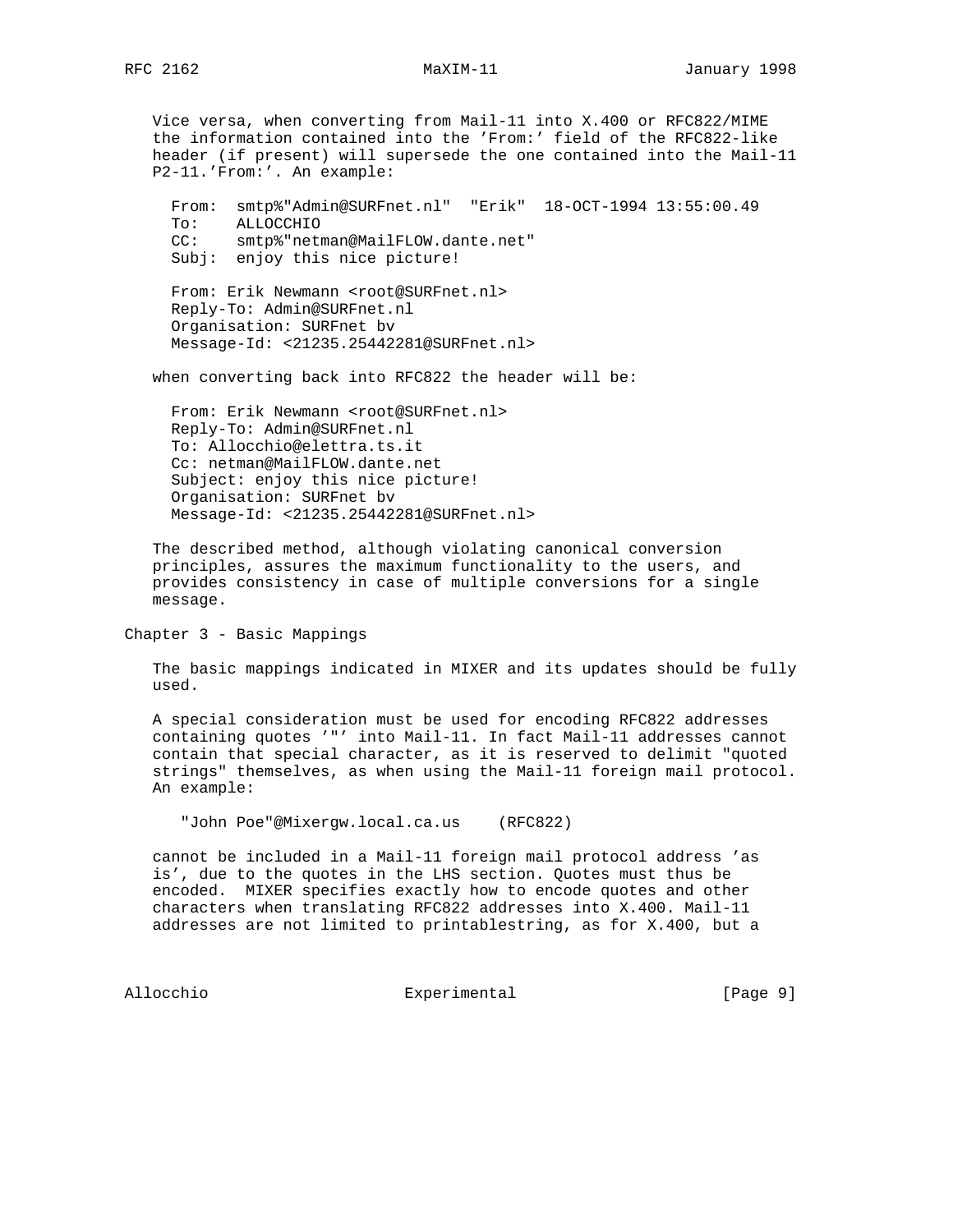subset of the MIXER encoding can be used for the quotes character, and, as a direct consequence, for open and closed round brackets '(' and  $'$ )':

smtp%"(q)John Poe(q)@Mixergw.local.ca.us"

Chapter 4 - Addressing - Mail-11 / X.400

4.1. Mail-11 addressing

 Mail-11 addressing can vary from a very simple case up to complex ones, if there are other Mail-11 to "something-else" gateways involved. In any case a Mail-11 address is an ASCII string composed of different elements.

4.2. X.400 addressing

 On the other hand, An X.400 O/R address is a collection of attributes, which can anyway be presented as an IA5 textual representation as defined in RFC1685 and CCITT F.401, Annex B.

4.3. Mail-11 address components

 Let us start defining the different parts composing a Mail-11 address. Mail-11 addresses syntax is slightly different between Phase IV and DECnet/OSI cases:

- Phase IV: we consider a Mail-11 address as composed by 3 parts:

[route] [node::] local-part

 where 'route' and 'node' are optional and only 'local-part' is compulsory.

- DECnet/OSI: we consider a Mail-11 address as composed by 3 parts:

[net:] [node-clns::] local-part

 where 'net and 'node-clns' are optional and only 'local-part' is compulsory.

Here comes a formal definition of these elements

node = \*(ALPHA/DIGIT) / \*DIGIT / \*DIGIT "." \*DIGIT

route =  $*(node "::")$ 

 $subdomain = *(\text{ALPHA}/\text{DIGIT})$ 

Allocchio  $\Box$  Experimental [Page 10]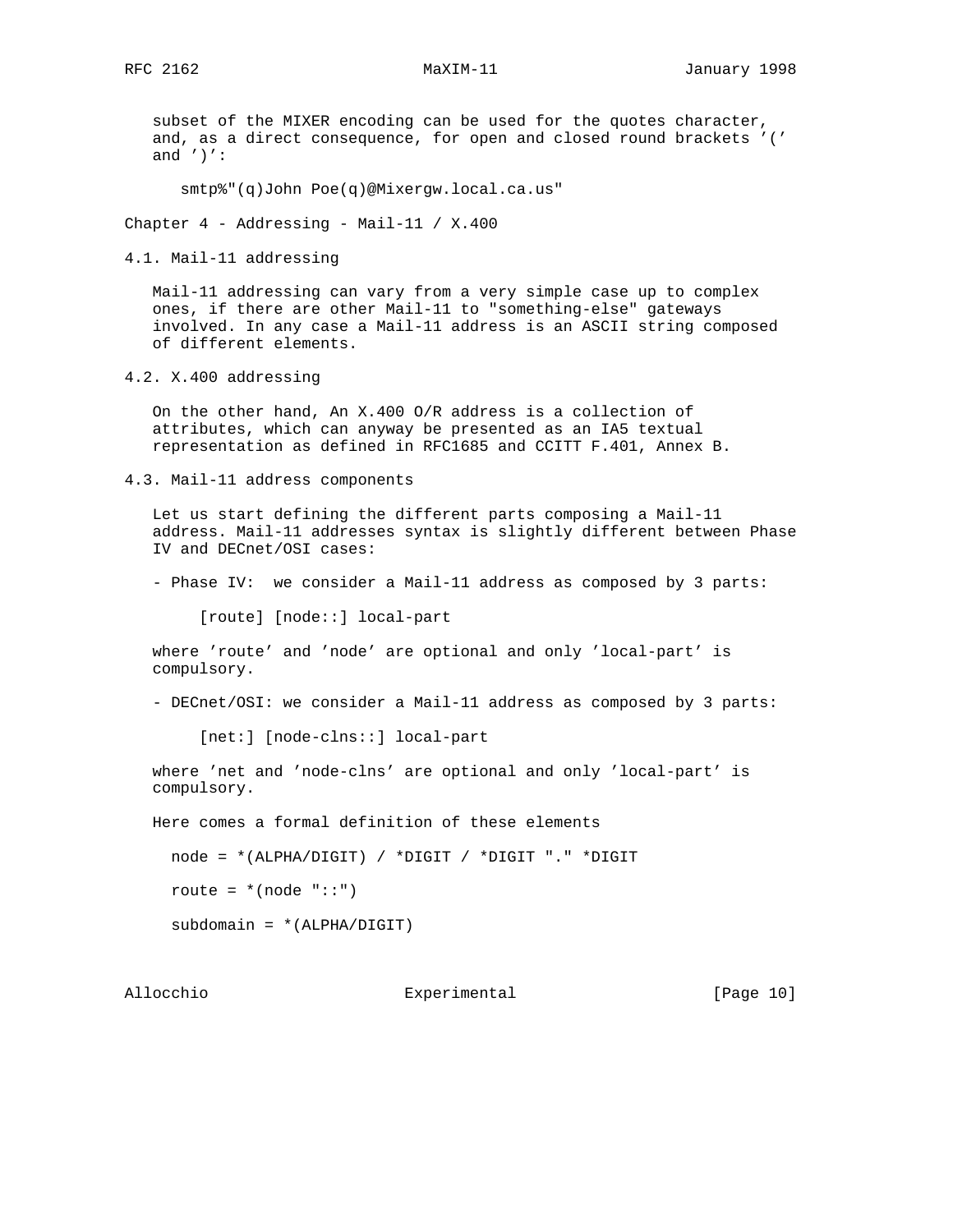$node-clns = *("." subdomain)$  $net = * (ALPHA/DIGIT)$  local-part = username / nickname / for-protocol username = \*(ALPHA/DIGIT) nickname = <printablestring - <" " and HTAB>> for-protocol = (f-pref f-sep <">f-address<">)  $f-pref = *(\text{ALPHA}/\text{DIGIT})$ f-sep =  $"$  \* / "::" f-address = printablestring / RFC822-address / X400-text-address X400-text-address = <textual representation of an X.400 O/R addr> Please note that in x400-text-address both the ";" notation and the "/" notation are equivalent and allowed (see examples in different sect.) Some examples (Phase IV): route node local-part ----------------------------------------------------------- USER47 MYNODE::BETTY BOSTON::CLUS02::GOOFY1::MARY34 IN%"M.P.Tracy@Dicdum.cc.edu" UCLA13::MVAX93::MRGATE::"MBOX1::MBX34::MYC3::BOB" MIAMI2::George.Rosenthal CCUBVX::VS3100::Jnet%"IAB3425@IBAX23L" MRGATE::"C=xx::A=bbb::P=ppp::S=Joe" MAINVX::IN%"path1!path2!user%dom" GWX400::gw%"C=xx;ADMD=aaa;PRMD=ppp;S=Lee;" GX409A::x400%"/C=xx/A=aaa/P=ppp/S=Lee" smtp%"postmast@nodeb.bitnet" MICKEY::PRFGAT::profs%"NANCY@IBMB" edu%"HU427BD%CSUNIB@abc.acme.edu"

Allocchio  $\qquad \qquad$  Experimental [Page 11]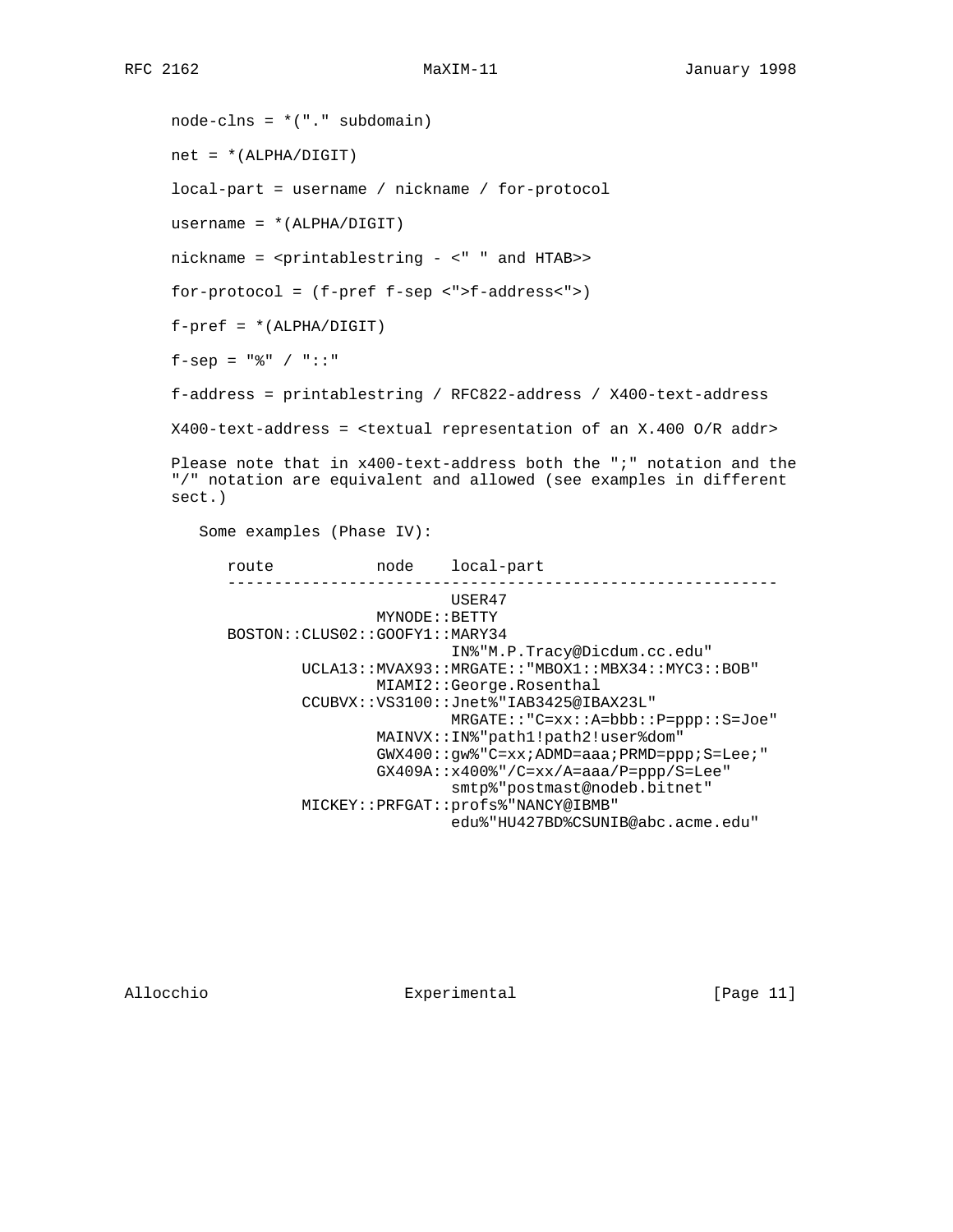Some examples (DECnet/OSI): net node local-part ----------------------------------------------------------- USER47 .IT.MYDOM1.MYNODE::BETTY OMNI:.US.GOV.LB.GOOFY1::MARY34 IN%"M.P.Tracy@Dicdum.cc.edu" NET1:.SALES.ADM.MVAX93::MRGATE::"MBOX1::MBX34::MYC3::BOB" .FR.LYON.MIAMI2::George.Rosenthal .AU.ABXY2W.VS3100::Jnet%"IAB3425@IBAX23L" MRGATE::"C=xx::A=bbb::P=ppp::S=Joe" INT:.GB.3LABV56.MAINV::IN%"path1!path2!user%dom" GWX400::gw%"C=xx;ADMD=aaa;PRMD=ppp;S=Lee;" smtp%"postmast@nodeb.bitnet" OMNI:.DE.TEST.V1.GWY32::GX409A::x400%"/C=xx/A=aaa/P=ppp/S=Lee"

 Note that also in DECnet/OSI there can be Phase IV like node names, the so called "Phase IV compatibility node names", but no 'route' term is allowed in front of them. In case the address consists of a DECnet/OSI 'net' and/or 'node' specification, plus an old Phase IV node address (like the last one in above examples) we consider the old Phese IV node name (GX409A) as 'local-part'.

Chapter 5 - Mapping - Mail-11 / X.400

5.1. Mapping scheme

 DECnet phase IV address field is somehow a 'flat land' with some obliged routes to reach some hidden areas. Thus a truly hierarchical mapping scheme using mapping rules as suitable for RFC822 is not the appropriate solution. A fixed set of encoding rules using DDAs support is defined in order to define the mapping.

 DECnet/OSI address field is, on the other hand, hyerarchical, implementing a real domain style organization, resembling very closely the RFC822 domain addresses. However also in DECnet/OSI networks the old Phase IV flat addresing schema remains valid, expecially for the so called 'Phase IV short aliases'. For this reason, and to keep mapping as simple as possible, the same set of fixed rules usind DDAs encoding will be used both for Phase IV and DECnet/OSI addresses.

Allocchio  $\Box$  Experimental [Page 12]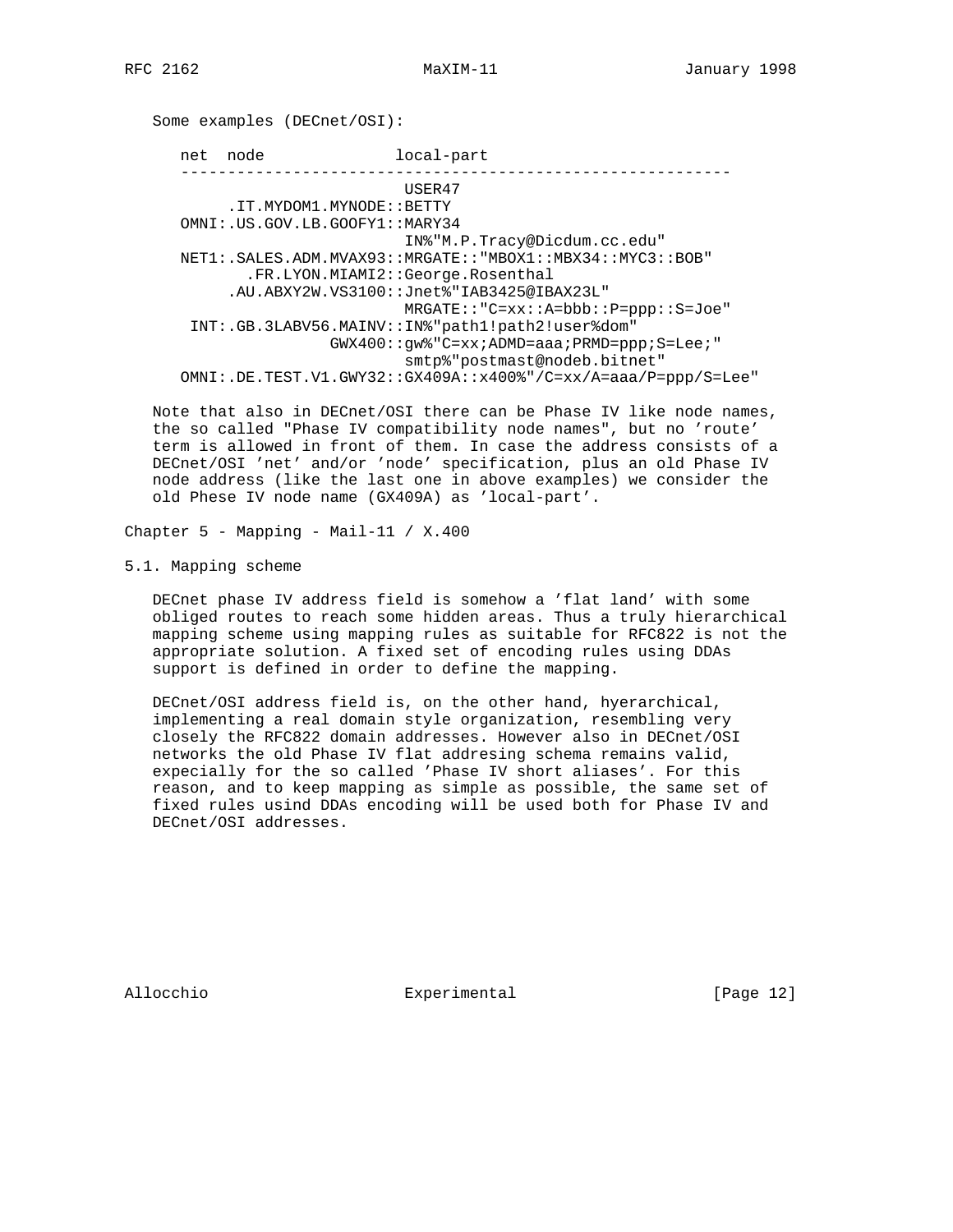Another important aspect of the problem is the coexistence in DECnet phase IV of many disjoint networks, using the same DECnet address space, i.e., common X.400 and/or RFC822 mailing system acting as glue to connect different isolated Mail-11 islands. In DECnet/OSI this aspect is more canonically approached, introducing the concept of 'net', a unique name identifying the single internally fully interconnected DECnet network sharing the same DECnet/OSI name space.

 To identify uniquely each DECnet Phase IV network we will thus extend the concept of DECnet/OSI 'net' also to this case. We define as 'net' in Phase IV a unique ASCII string identifying the DECnet network we are connected to. If the Phase IV network is already migrating and thus interconnected to DECnet/OSI areas, the 'net' identifier already used in the DECnet/OSI areas is automatically extended to the whole DECnet community.

 If the network still uses Phase IV protocols only, a 'net' identifier must be chosen. In this case the 'net' element will identify the DECnet community being served, but it could also differ from the actual official network name. It is reccommended that the same 'net' identifier will be adopted unmodified when the eventual migration to DECnet/OSI will take place within that DECnet community.

 Aliases are allowed for the 'net' identifier. Some well known identifiers and aliases:

 net = 'OMNI' the High Energy Physics & Space Physics DECnet network;

aliases:

| $net = 'HEPnet'$ |  | alias for 'OMNI' |
|------------------|--|------------------|
| $net = 'SPAN'$   |  | alias for 'OMNI' |

 The need of labelling each DECnet network with its name comes also from the requirement to implement the 'intelligent' gateway, i.e., the gateway which is able to understand its ability to connect directly to the specified DECnet network, even if the O/R address specify a path to a different gateway. A more detailed discussion of the problem is in 5.3 and 5.5.

Allocchio  $\qquad \qquad$  Experimental [Page 13]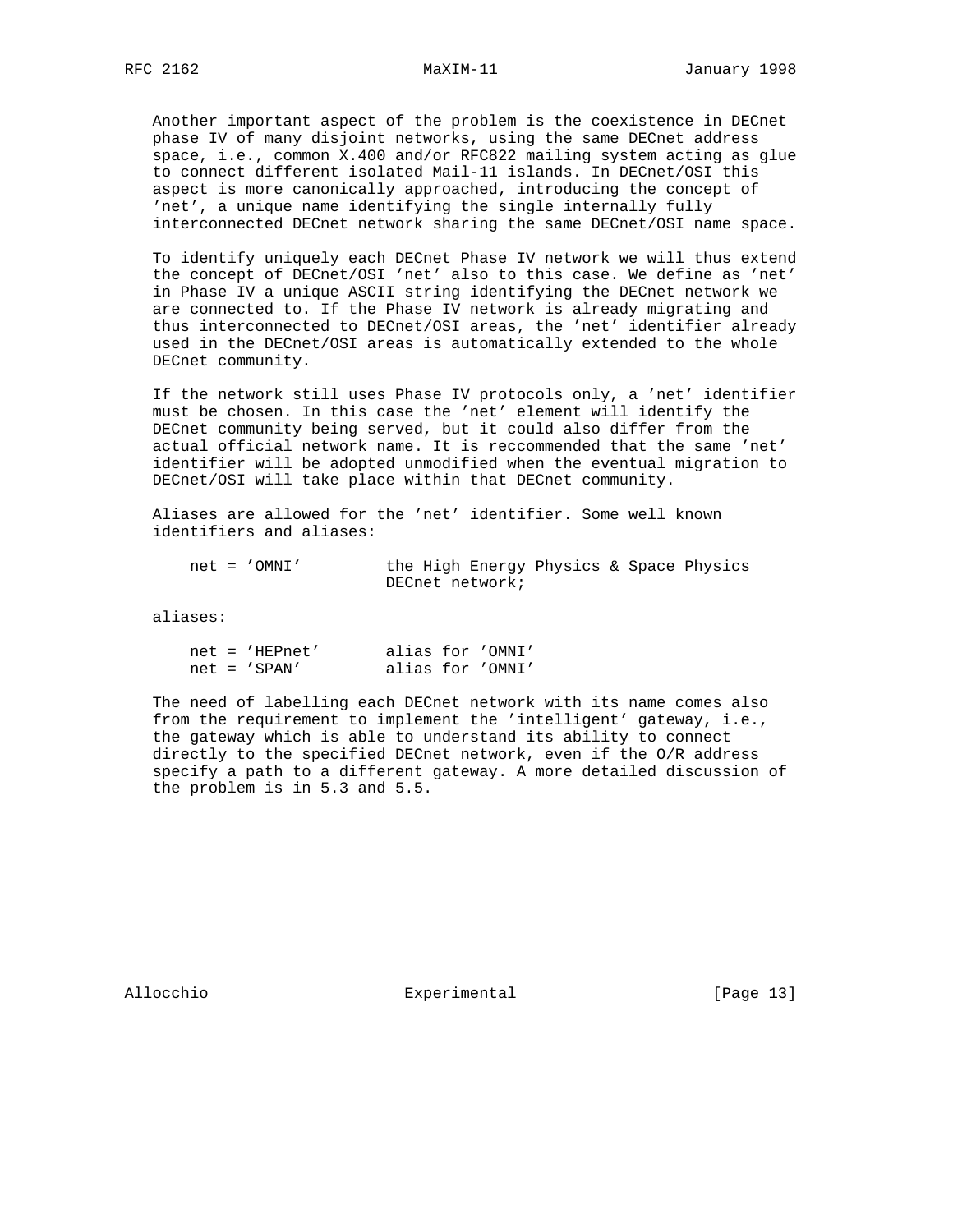A registry of 'net' attributes to insure uniqueness of names must be established: this registry is the same one created for migration to DECnet/OSI. A simple table coupling 'net' and the gateway address is also used, in a syntax similar to the 'gate1' and 'gate2' tables used in MIXER. An example:

 OMNI#OU\$Cosine-gw.O\$@.PRMD\$infn.ADMD\$garr.C\$IT# OMNI#O\$ESRIN1.PRMD\$esa.ADMD\$Master400.C\$it# HEPnet#OU\$Cosine-gw.O\$@.PRMD\$infn.ADMD\$garr.C\$IT# HEPnet#O\$ESRIN1.PRMD\$esa.ADMD\$Master400.C\$it# SPAN#OU\$Cosine-gw.O\$@.PRMD\$infn.ADMD\$garr.C\$IT# SPAN#O\$ESRIN1.PRMD\$esa.ADMD\$Master400.C\$it#

 Ambiguous left entries are allowed. Gateway implementations could simply choose among one of the specified gateways, or try them all in cyclic order to obtain better performances.

 Note that aliases are established using this gate table, too: simply add equivalent entries into the table, like the 'HEPnet' and 'SPAN' entries. Aliases, however, must be used only to enable users to use commonly used names, but any gateway implementing this specification must generate addresses with official 'net' names, only ('OMNI' for the above table).

 The Mail-11 gateways table, however, just constitutes the list of the the appropriate MIXER address translation) RFC822 world. Any other gateway implementing this specification (and the related ones) should use its local name as first choice for the Mail-11 'net' it can reach, and use the official Mail-11 gateway table to reach only the non connected ones. This list of Mail-11 gateway entries is supposed to contain the list of 'net' tags and their aliases; as this list is usually small, currently we do not take into account distribution mechanisms for this information different from a static table.

 In order to keep the mapping rules very simple, avoiding the need to analyse Mail-11 addresses to distinguish the 'route', 'node', and Attributes (DDAs) needed to cover the mapping problem.

5.2. Mail-11 --> X.400

 We define the following Domain Defined Attributes to map a Mail-11 address:

 DD.Dnet DD.Mail-11

Allocchio Experimental [Page 14]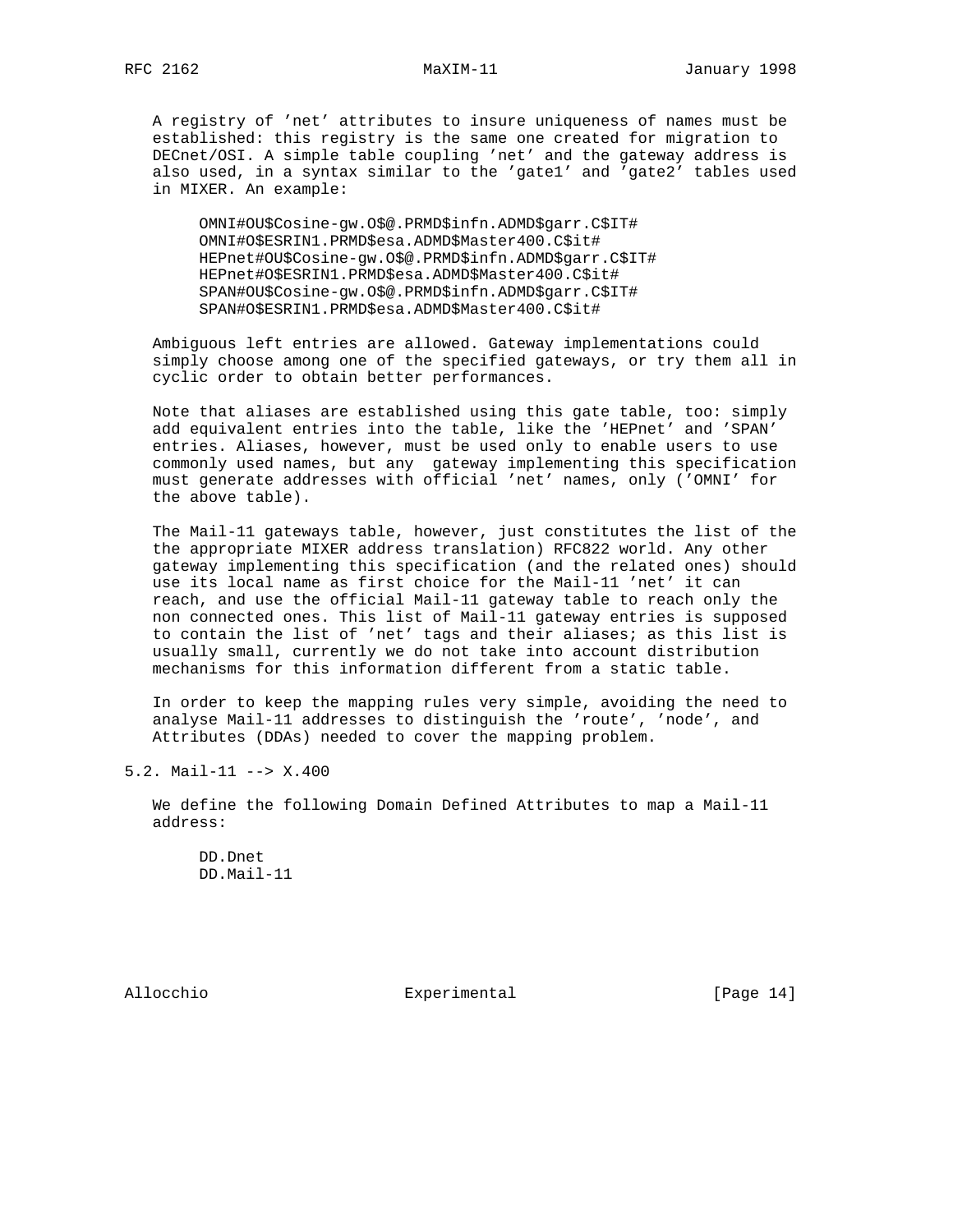We thus define the Mail-11 Phase IV mapping rule:

route::node::localpart

maps into

 C=xx; ADMD=yyy; PRMD=zzz; O=ooo; OU=uuu; DD.Dnet=net; DD.Mail-11=route::node::localpart;

Meanwhile we define the mapping rule for Mail-11 DECnet/OSI:

net:node-clns::localpart

maps into

 C=xx; ADMD=yyy; PRMD=zzz; O=ooo; OU=uuu; DD.Dnet=net; DD.Mail-11=node-clns::localpart;

with:

 xx = country code of the gateway performing the conversion yyy = Admd of the gateway performing the conversion zzz = Prmd of the gateway performing the conversion ooo = Organisation of the gateway performing the conversion uuu = Org. Unit(s) of the gateway performing the conversion net = name of the DECnet network (e.g., OMNI, HEPnet, SPAN,...)

 ('zzz','ooo','uuu' being used or dropped appropriately in order to identify uniquely within the X.400 MHS the gateway performing the conversion).

The following defaults also apply:

 if 'node' (or 'node-clns') is missing and we are mapping the Mail-11 originator (From) then 'node' (or 'node-clns') defaults to the DECnet node name of the gateway (gwnode);

 if 'node' (or 'node-clns') is missing and we are mapping the Mail-11 recipient (To, Cc) then 'node' (or 'node-clns') defaults to the DECnet node name of the 'From' address.

 if 'net' is missing, then it defaults to a value defined locally by the gateway: if the gateway is connected to one DECnet network only, then 'net' will be the name of this unique network; if the gateway is connected to more than one DECnet network, then the gateway will establish a 'first choice' DECnet network, and 'net' will default to this value.

Allocchio  $\Box$  Experimental [Page 15]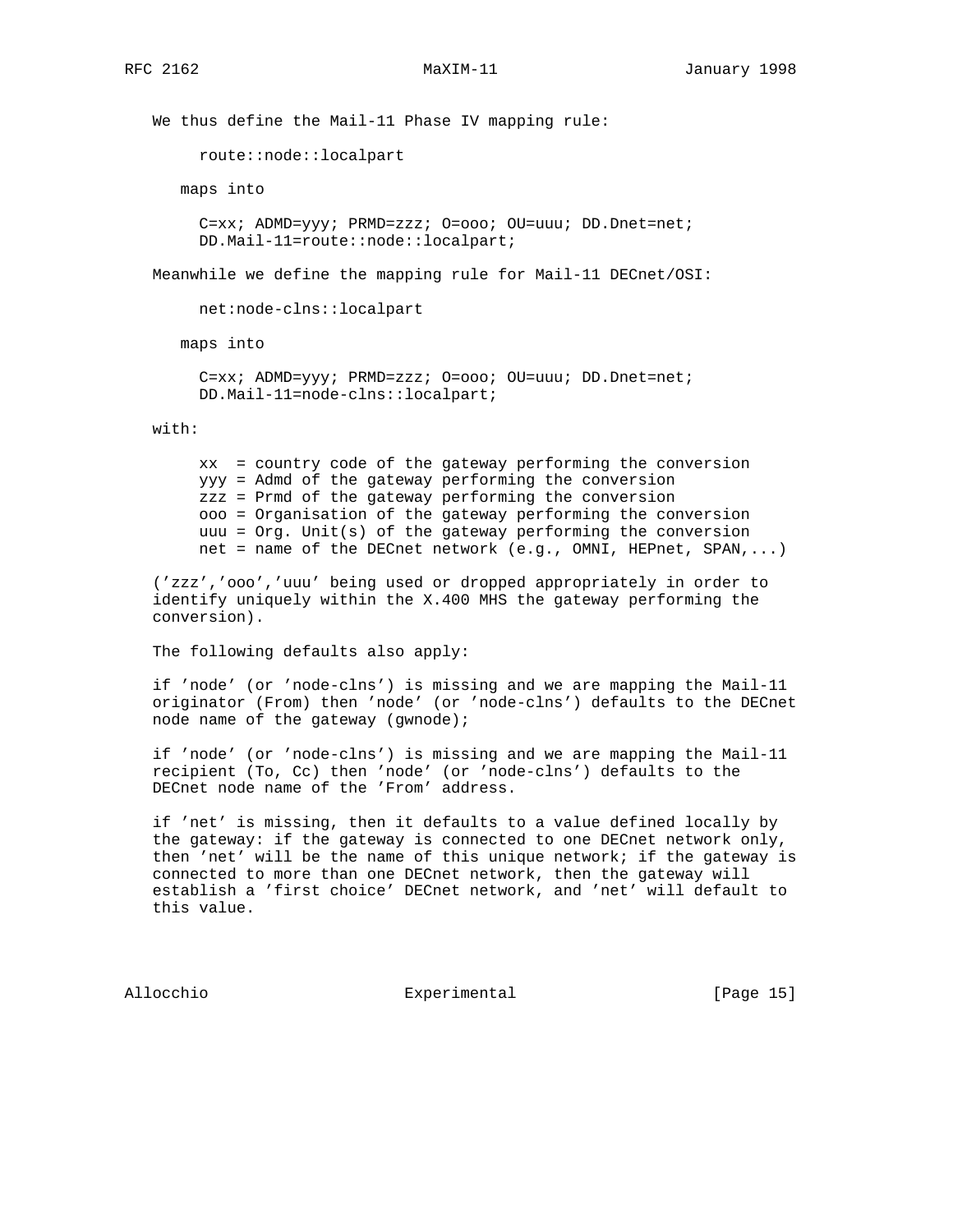The 'node' syntax (DECnet/OSI or Phase IV) depends on the DECnet protocol implemented and on the value of a system parameter (usually the MAIL\$SYSTEM\_FLAGS one) on the gateway host. In case 'local-part' contains 'x400-text-address' see also section 6.4.3; In case 'local-part' contains 'RFC822-address' see also section 6.4.4. 5.2.1. Examples Let us suppose that: - the DECnet network name (net) is 'OMNI'; - the DECnet node name of the gateway (gwnode) is '.IT.DM.X4TDEC' alias 'X4TDEC' in Phase IV; - the Country Code of the gateway is 'IT' and its ADMD is 'garr' (and these two fields are enough to identify uniquely the gateway within the X.400 MHS). USER47 C=it; ADMD=garr; DD.Dnet=OMNI; DD.Mail-11=.IT.DM.X4TDEC::USER47; MYNODE::BETTY C=it; ADMD=garr; DD.Dnet=OMNI; DD.Mail-11=MYNODE::BETTY; BOSTON::GOOFY1::MARY34 C=it; ADMD=garr; DD.Dnet=OMNI; DD.Mail-11=BOSTON::GOOFY1::MARY34; .DE.UNI-BN.PHYS.NODE18::MARY34 C=it; ADMD=garr; DD.Dnet=OMNI; DD.Mail-11=.DE.UNI-BN.PHYS.NODE18::MARY34; UCLA13::MVAX93::MRGATE::"MBOX1::MBX34:MYC3::BOB" C=it; ADMD=garr; DD.Dnet=OMNI; DD.Mail-11=UCLA13::MVAX93::MRGATE::(q)MBOX1::MBX34::MYC3::BOB(q) ENET:.US.CENTRAL.MIAMI2::George.Rosenthal C=it; ADMD=garr; DD.Dnet=ENET; DD.Mail-11=.US.CENTRAL.MIAMI2::George.Rosenthal; MRGATE::"C=xx::A=bbb::P=ppp::S=Joe" C=it; ADMD=garr; DD.Dnet=OMNI; DD.Mail-11=X4TDEC::MRGATE::(q)C=xx::A=bbb::P=ppp::S=Joe(q)

Allocchio  $\qquad \qquad$  Experimental [Page 16]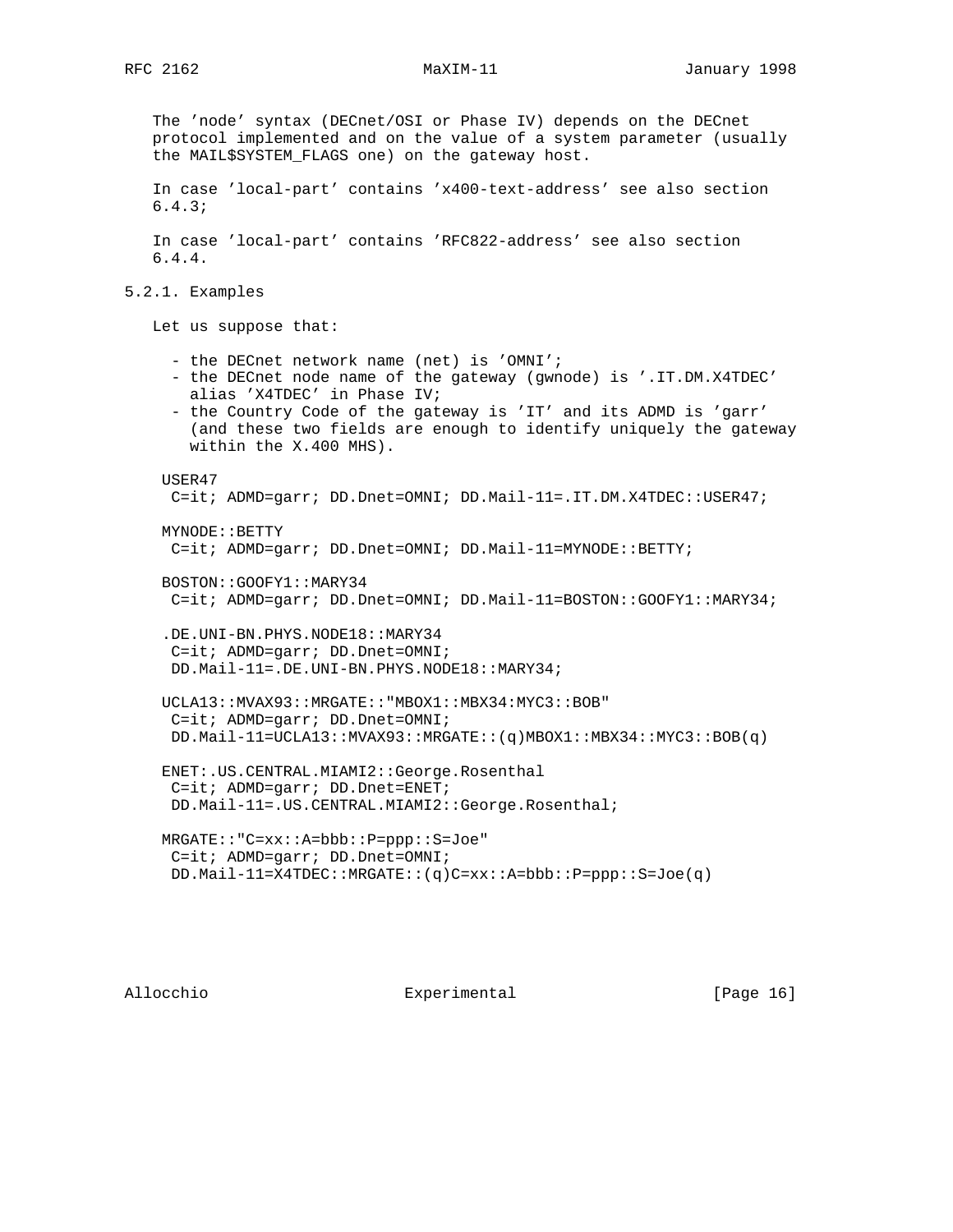MAINVX::In%"path1!path2!user%dom" C=it; ADMD=garr; DD.Dnet=OMNI; DD.Mail-11=MAINVX:: $In(p)(q) path1(b) path2(b) user(p)dom(q)$ 

5.3. X.400 encoding of Mail-11 --> Mail-11

 In order to assure path reversibility in case of multiple Mail- 11/X.400 gateway crossing we must distinguish two cases:

 - DD.Dnet=net is known to the gateway as one of the DECnet networks it is connected to. In this case the mapping is trivial:

 C=xx; ADMD=yyy; PRMD=zzz; O=ooo; OU=uuu; DD.Dnet=net; DD.Mail-11=route::node::localpart;

(see sect. 5.2 for explication of 'xx','yyy','zzz','ooo','uuu','net')

maps into

route::node::localpart

and for DECnet/OSI addresses

 C=xx; ADMD=yyy; PRMD=zzz; O=ooo; OU=uuu; DD.Dnet=net; DD.Mail-11=node-clns::localpart;

maps into

net:node-clns::localpart

 - DD.Dnet=net is NOT known to the gateway as one of the DECnet networks it is connected to. In this case the mapping rule described into section 5.4 apply:

 C=xx; ADMD=yyy; PRMD=www; DD.Dnet=net; DD.Mail-11=route::node::localpart;

maps into

 gwnode::gw%"C=xx;ADMD=yyy;PRMD=www;DD.Dnet=net; DD.Mail-11=route::node::localpart;"

Allocchio  $\Box$  Experimental [Page 17]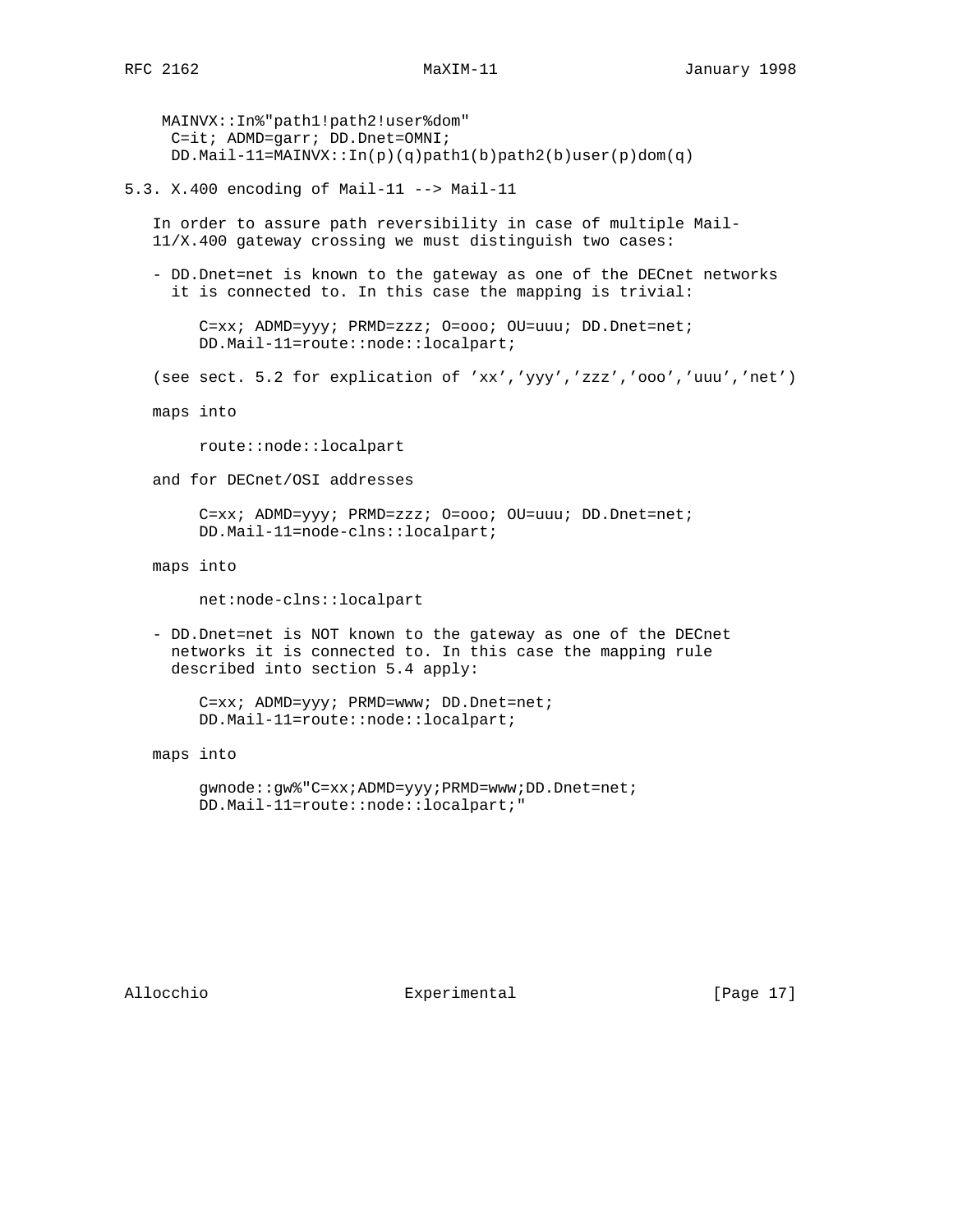Again for DECnet/OSI addresses:

 C=xx; ADMD=yyy; PRMD=www; DD.Dnet=net; DD.Mail-11=node-clns::localpart;

maps into

 gwnode::gw%"C=xx;ADMD=yyy;PRMD=www;DD.Dnet=net; DD.Mail-11=node-clns::localpart;"

5.3.1. Examples

Let us suppose that:

- the DECnet network name (net) is 'OMNI';
- the DECnet node name of the gateway (gwnode) is '.IT.DM.X4TDEC'; alias 'X4TDEC' in Phase IV;
- the Country Code of the gateway is 'IT' and its ADMD is 'garr';

 (and these two fields are enough to identify uniquely the gateway within the X.400 MHS).

 C=it; ADMD=garr; DD.Dnet=OMNI; DD.Mail-11=X4TDEC::MRGATE::(q)C=ab::A=dsa::P=qwty::OU=mie::S=Cly(q) MRGATE::"C=ab::A=dsa::P=qwty::OU=mie::S=Cly"

 C=it; ADMD=garr; DD.Dnet=EASYNET; DD.Mail-11=ROM01::CARLO; X4TDEC::gw%"C=it;ADMD=garr;DD.Dnet=EASYNET; DD.Mail-11=ROM01::CARLO;"

 (in the above example 'EASYNET' is supposed to be not connected to our gateway located on .IT.DM.X4TDEC DECnet node).

5.4. X.400 --> Mail-11

 The mapping of an X.400 O/R address into Mail-11 is done encoding the various attributes into the X400-text-address as defined in chapter 4 of MIXER, and including this as 'f-address'. A 'f-pref' and a the DECnet node name of the gateway.

Allocchio  $\Box$  Experimental [Page 18]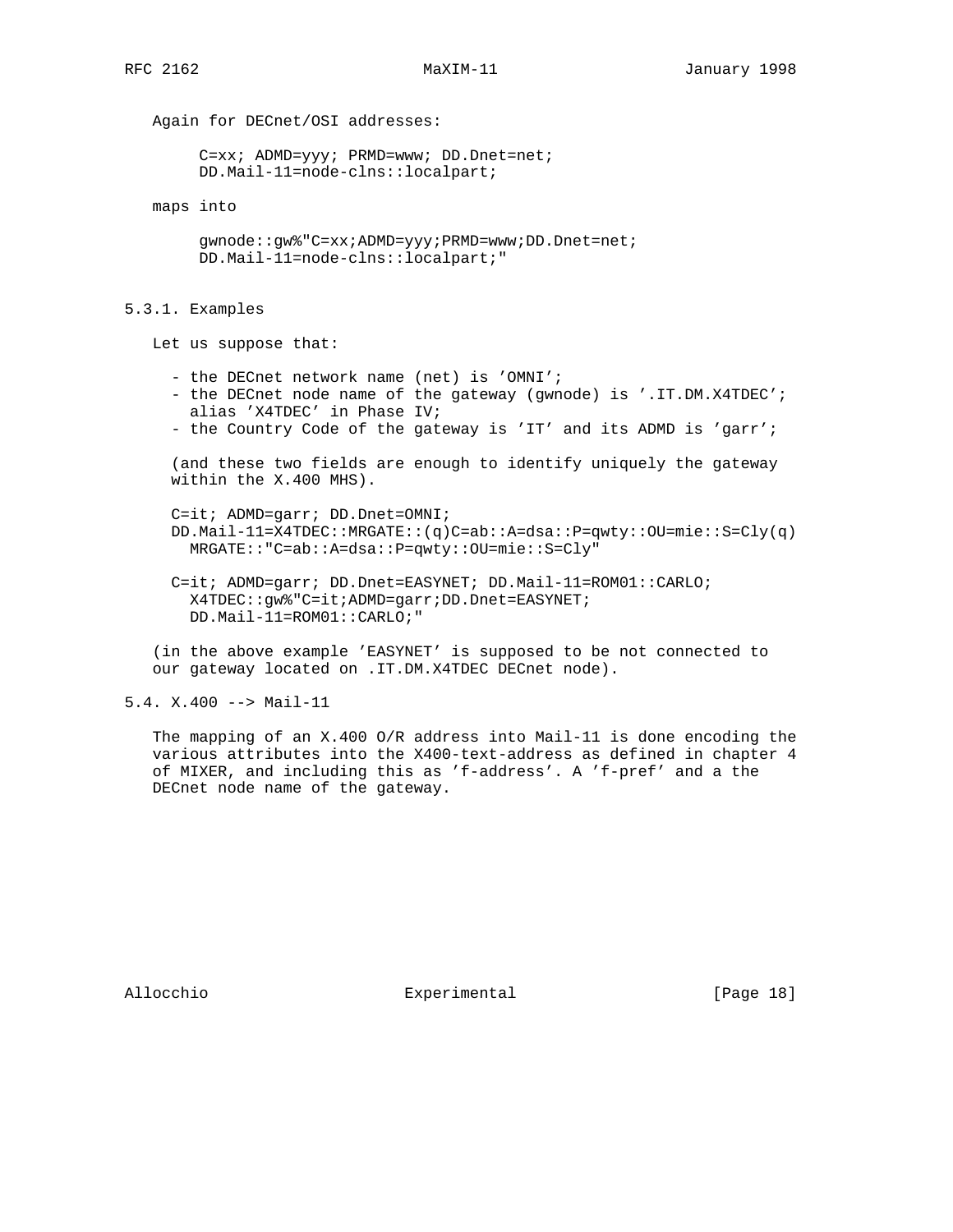Thus

x400-text-address

will be encoded like

gwnode::gw%"x400-text-address"

having spaces dividing attributes as optional.

5.4.1. Example

Let us suppose that:

 - the DECnet node name of the gateway (gwnode) is '.IT.DM.X4TDEC' alias 'X4TDEC' in Phase IV, and 'net' is 'OMNI'

Thus

C=gb; ADMD=G400; PRMD=AC.UK; O=ucl; S=Clay;

will be encoded like

X4TDEC::gw%"/C=gb/A=G400/P=AC.UK/O=ucl/S=Clay"

or its equivalent with the ";" notation and DECnet/OSI 'node'

OMNI:.IT.DM.X4TDEC::gw%"C=gb;ADMD=G400;PRMD=AC.UK;O=ucl;S=Clay;"

5.5. Mail-11 encoding of X.400 --> X.400

 It can happen that Mail-11 is used to relay messages between X.400 systems; this will mean multiple X.400/Mail-11 gateway crossing and we will encounter Mail-11 addresses containing embedded X.400 informations. In order to assure path reversibility we must then distinguish two cases:

Allocchio Experimental [Page 19]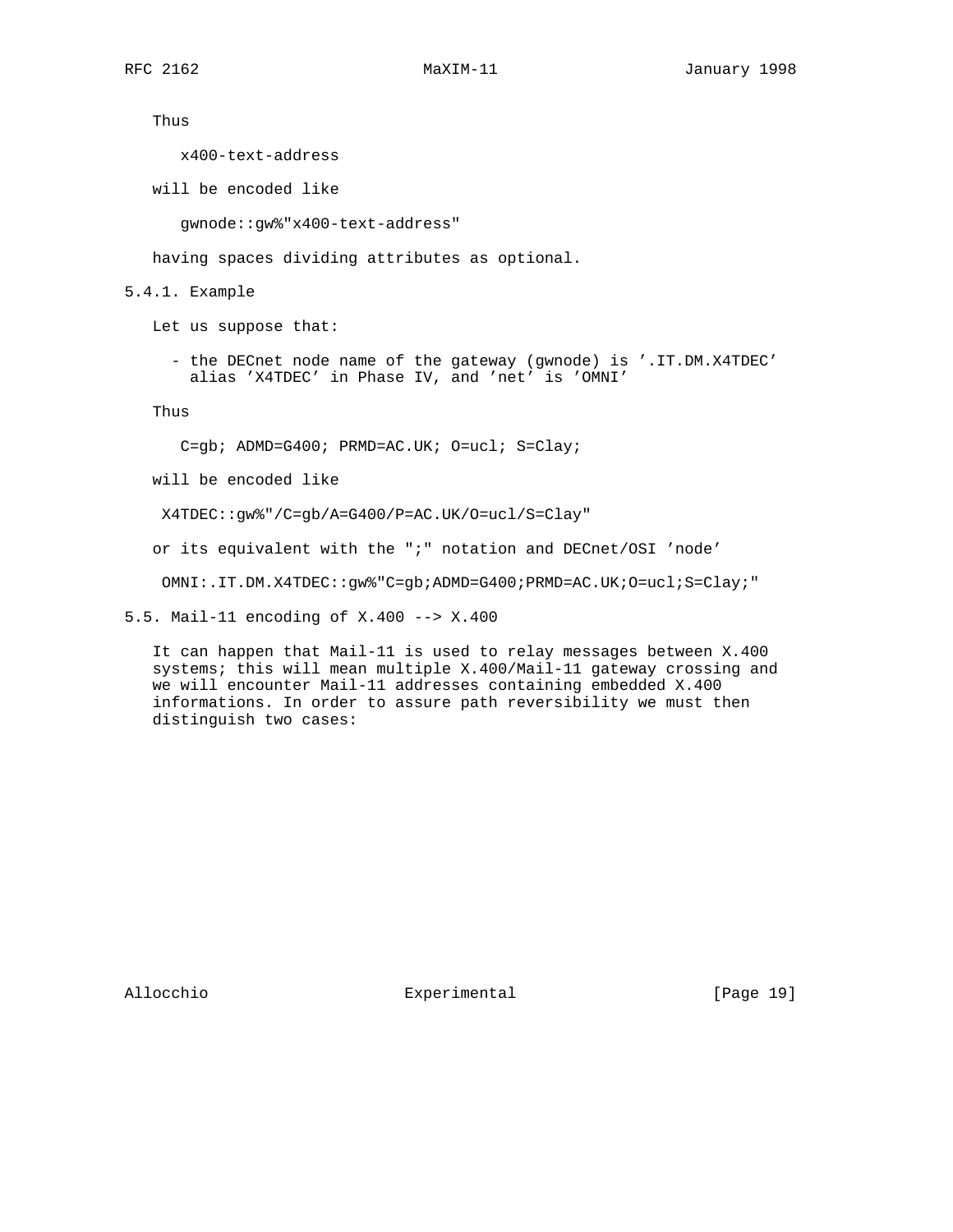- the embedded X.400 address belongs to a domain whose naming and routing rules are known to the global X.400 MHS. In this case the mapping is trivial:

route::gwnode::gw%"x400-text-address"

or (for DECnet/OSI)

net:gwnode::gw%"x400-text-address"

maps into

x400-text-address

'route' and 'gwnode' are mapped into X.400 Trace service elements.

 - the encoded X.400 domain does not belong to the global X.400 name space. In this case the mapping rule described into section 5.2 apply:

route::gwnode::gw%"x400-text-address"

maps into

 C=xx; ADMD=yyy; DD.Dnet=net; DD.Mail-11=route::gwnode::gw(p)(q)x400-text-address(q);

and (for DECnet/OSI)

net:gwnode::gw%"x400-text-address"

maps into

 C=xx; ADMD=yyy; DD.Dnet=net; DD.Mail-11=gwnode::gw(p)(q)x400-text-address(q);

 The latter case is deprecated and must be regarded as a possible temporary solution only, while waiting to include into the global X.400 MHS also this domain.

Allocchio  $\qquad \qquad$  Experimental [Page 20]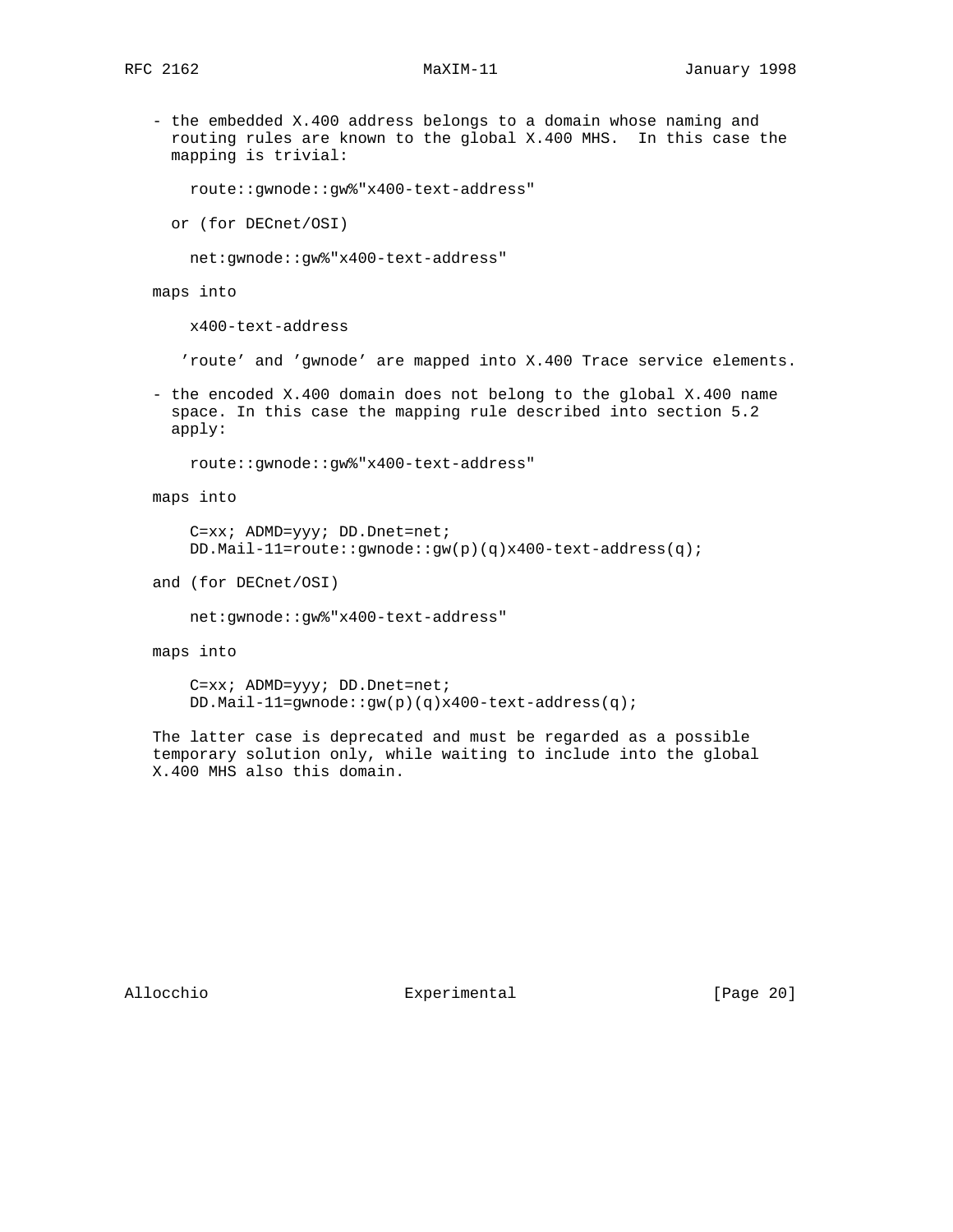# 5.5.1. Examples

Let us suppose that:

- the DECnet network name (net) is 'OMNI';
- the DECnet node name of the gateway (gwnode) is '.IT.DM.X4TDEC' alias 'X4TDEC' in Phase IV;
- the Country Code of the gateway is 'IT' and its ADMD is 'garr'; (and these two fields are enough to identify uniquely the gateway within the X.400 MHS).
- X4TDEC::gw%"C=fr;ADMD=atlas;PRMD=ifip;O=poly;S=Moreau;" C=fr; ADMD=atlas; PRMD=ifip; O=poly; S=Moreau;
- X4TDEC::gw%"C=zz;ADMD= ;PRMD=Botwa;O=Miner;S=Chiuaw;" C=it; ADMD=garr; DD.Dnet=OMNI; DD.Mail-11=X4TDEC:: $gw(p)(q)C=zz;ADMD=$ ; PRMD=Botwa;O=Miner;S=Chiuaw;(q)
- (in the above example C=zz is unknown to the global X.400 MHS)

Chapter 6 - Mapping - Mail-11 / RFC822

6.1 Introduction

 The implementation of a Mail-11 - RFC822 gateway was faced by many software developers independently, and was included in many mail products which were running on both VMS and UNIX systems. As there was not a unique standard mapping way, the implementations resulted into a number of possible variant methods to map a Mail-11 address into an RFC822 one. Some of these products became then largely widespread, starting to create a number of de facto mapping methods.

 In this chapter some sort of standardisation of the mapping problem is considered, trying to be compatible with the existing installed software. We must also remind that, in some cases, only simple Mail- 11 addresses could be mapped into RFC822, having complex ones producing all sort of quite strange results. In case DECnet/OSI Mail-11 addresses are involved we must also notice that only one mapping method can be used from/to RFC822 addresses.

Allocchio  $\qquad \qquad$  Experimental [Page 21]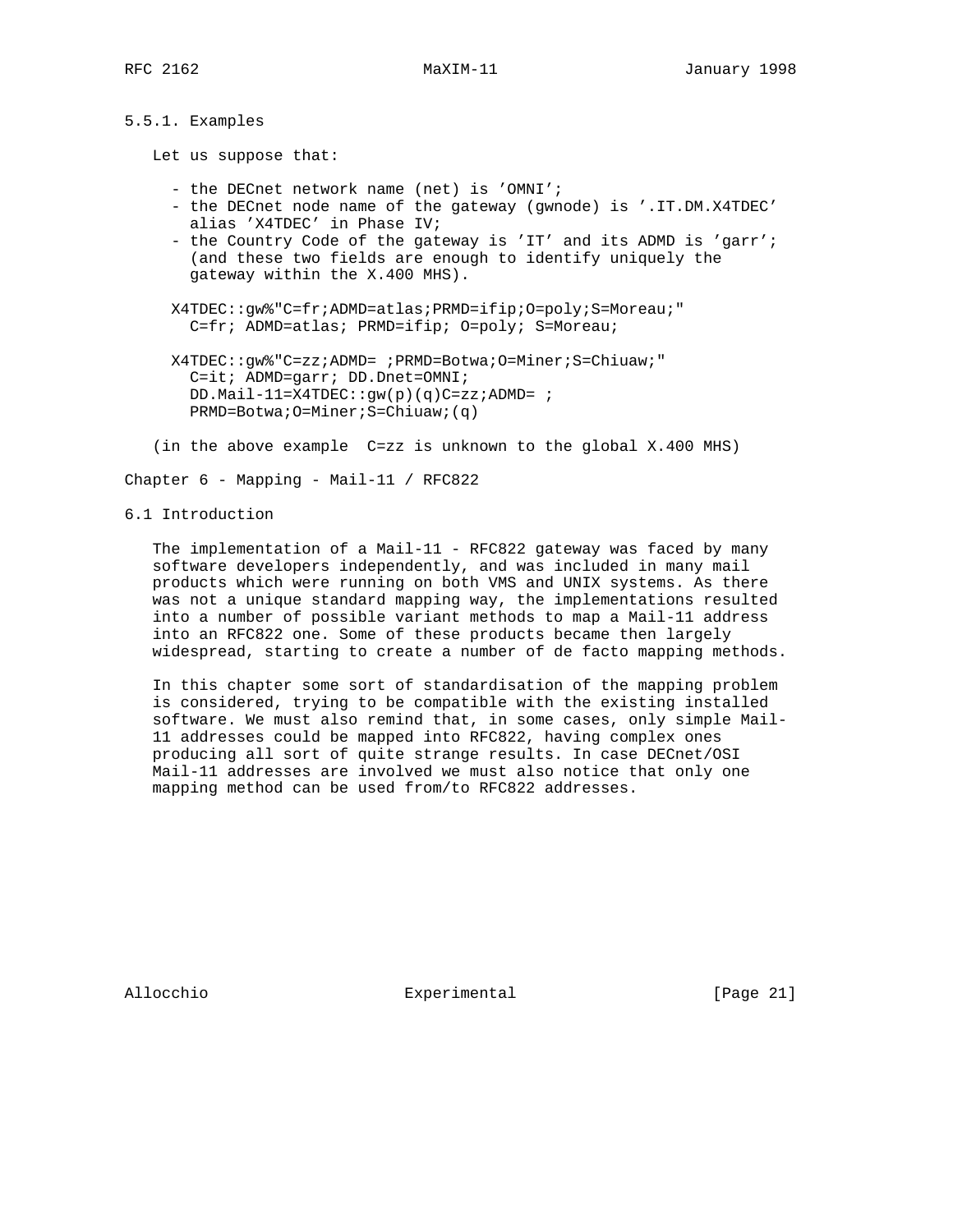On the other hand, the mapping of an RFC822 address in Mail-11 was quite straightforward, resulting in a common definition which uses "Mail-11 foreign mail protocol" to design an RFC822 address:

[[node::][node::]...]prot%"rfc-822-address"

or

[node::][node::]...]prot::"rfc-822-address"

or again for DECnet/OSI addresses

[net:][node-clns::]prot%"rfc-822-address"

or

[net:][node-clns::]prot::"rfc-822-addres"

6.2 De facto implementations

 A considerable number of de-facto implementations of Mail-11/RFC822 gateways is existing. As said in the introduction, the mapping of RFC822 addresses in Mail-11 is accomplished using the foreign mail protocol syntax and is thus unique.

 On the other hand, Mail-11 addresses are encoded in RFC822 syntax in various ways. Here are the most common ones:

- a) "node::user"@gateway-address
- b) user%node@gateway-address
- c) user@node.decnet.domains
- d) user%node.dnet@gateway-address

Let's have a quick look to these different choices.

- a This form simply encloses as quoted Left Hand Side string the original Mail-11 address into the RFC822 address of the Mail-11/RFC822 gateway. This method is fully conformant with RFC822 syntax, and the Mail-11 address is left untouched; thus no encoding rules need to applied to it. This method applies also easily to DECnet/OSI Mail-11 addresses.
- b As one will immediately notice, this form has nothing in it indicating the address is a Mail-11 one; this makes the encoding indistinguishable from a similar encoding of RSCS (BITnet) addresses used by some IBM VM Mailer systems. It should thus be deprecated.

Allocchio  $\Box$  Experimental [Page 22]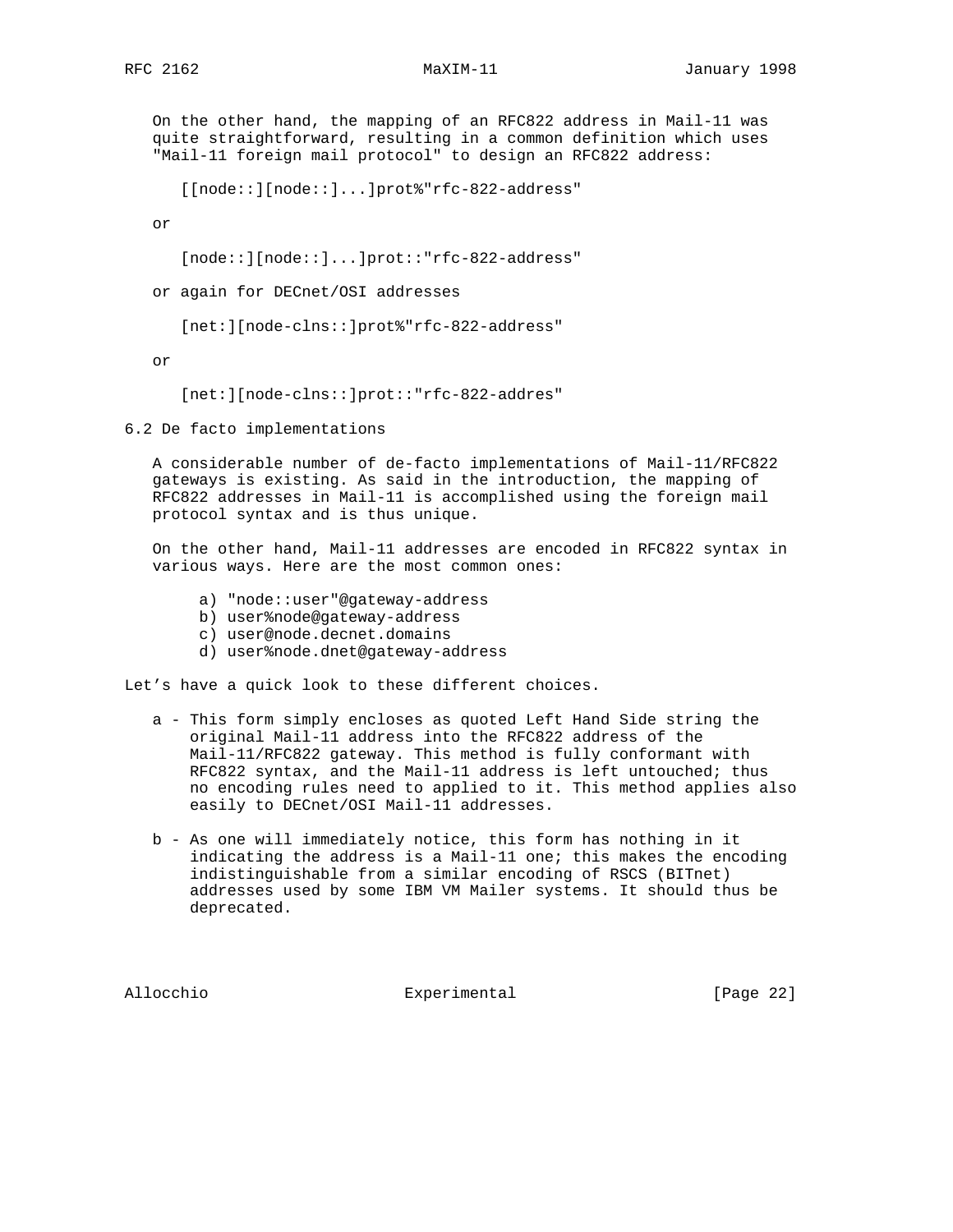- c In this case a sort of 'reserved word' (DECnet) embedded into the address itself identifies the presence of a Mail-11 original address preceding it. The decoding is possible, dropping 'domains' and extracting 'user' and 'node' parts. However complex Mail-11 addresses cannot be mapped properly in this syntax, and there is no specific rule for adding the 'domains' part of the address.
- d In this case again there is a 'reserved word' (dnet) which make possible the identification of the original Mail-11 address; 'gateway-address' points to the Mail-11/RFC822 gateway and 'node' and 'user' information can be easily drawn from the address. However complex Mail-11 addresses cannot be embedded easily into this syntax.

 Note the only methods a) can be successfully used for DECnet/OSI Mail-11 addresses, while the other cases are already too complex to encode in a unique way such addresses in RFC822.

6.3 Recommended mappings

 From the examples seen in the previous paragraphs we can derive a canonical form for representing the mapping between Mail-11 and RFC822.

```
6.3.1 RFC822 mapped in Mail-11
```
 The mapping of an RFC822 address in Mail-11 is straightforward, using the "Mail-11 foreign mail protocol" syntax. The two possible variants for Phase IV are:

[[node::][node::]...]prot%"rfc-822-address"

or

```
 [node::][node::]...]prot::"rfc-822-address"
```
The equivalent two possible variants for DECnet/OSI are:

[net:][node-clns::]prot%"rfc-822-address"

or

[net:][node-clns::]prot::"rfc-822-address"

Allocchio  $\qquad \qquad$  Experimental [Page 23]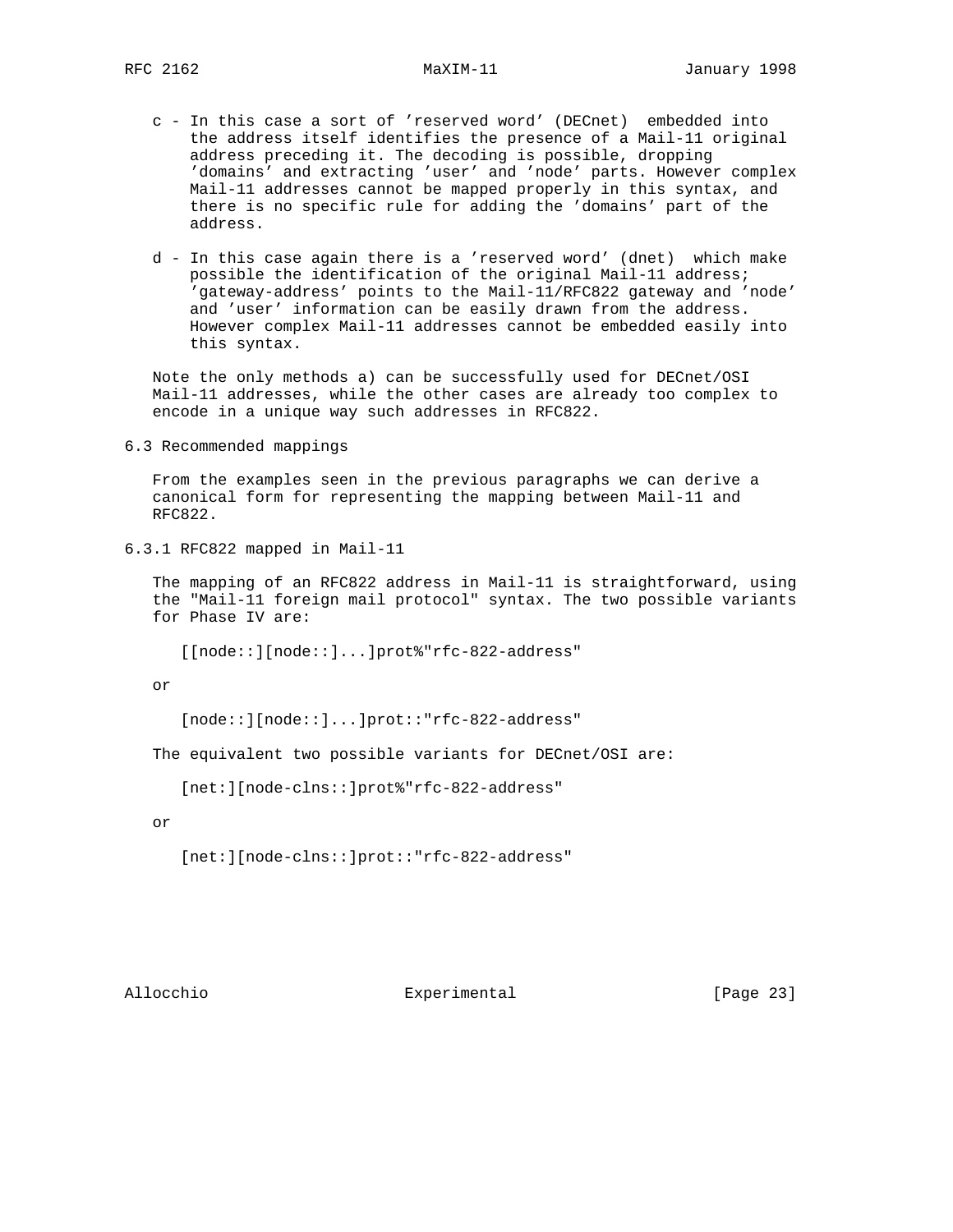6.3.2 Mail-11 mapped in RFC822

 RFC822 foresee a canonical form for representing non-RFC822 addresses: put the foreign address in local part (Left Hand Side, LHS) is a form as similar as possible to its original syntax. Thus the suggested mapping both for Phase IV and DECnet/OSI is:

"Mail-11-address"@gateway-address

This format assures also the return path via the appropriate gateway.

6.3.3 Mail-11 (foreign mail protocol) mapped in RFC822

 A Mail-11 address containing a foreign mail protocol syntax can also contain the percent '%' character as a separator between the foreign protocol name and the actual address itself. In some cases the address part can also be an unquoted string. Some examples:

 deliver%swan myprot%root.owner listserv%my-private.list.A1

 If these addresses are encoded into an RFC822 address using the "natural" method described in 6.3.2, they will result in something which can be easily mismatched with an address using the percent hack in LHS for source routing.

"myprot%root.owner"@lohost.mydom.edu (Mail-11 address)

"LISTSERV%IBMB.BITnet"@bitgate.anu.edu (% routing address)

The percent hack is strongly deprecated, and thus should be avoided; the second address above shoud be expressed as:

@bitgate.anu.edu:"LISTSERV@IBMB.BITnet"

 However, in order to assure maximum functionality and avoid problems, it is recommended to encode Mail-11 addresses containing the foreign protocol specification in RFC822 syntax using the DD.Mail-11 and DD.dnet qualifiers, i.e.

"/DD.Mail-11=myprot%root.owner/DD.dnet=OMNI"@lohost.mydom.edu

 The DD.dnet defaults as indicated in the similar cases for the Mail- 11 / X.400 mappings. This encoding method can, of course, also be used to map any other Mail-11 address in RFC822, and is the only one which enable to specify the network name ('OMNI' in the above example) for DECnet Phase IV Mail-11 addresse. The method is fully

Allocchio **Experimental** Experimental [Page 24]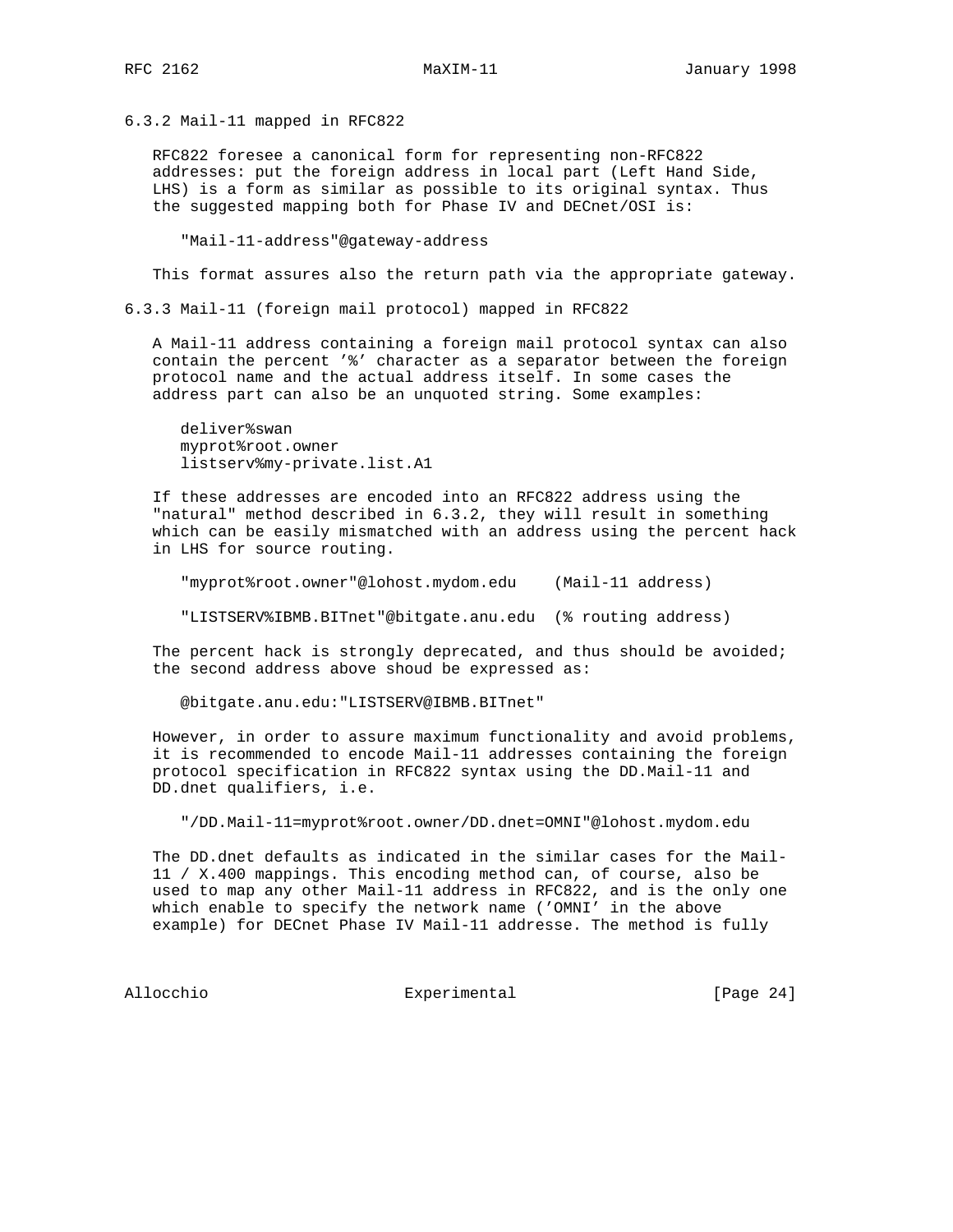compatible with the results also produced by gateways following the MIXER specification for Mail-11 addresses encoded in X.400 and then translated into RFC822.

Chapter 7 - Complex mapping - X.400 / Mail-11 / RFC822

7.1. The protocol triangle

 The bilateral mappings described in chapters 5 and 6 must be extended in order to cover also the case in which also RFC822 addressing is involved, and the following triangular situation occurs:



 The X.400 - RFC822 side is fully covered by MIXER, and the previous chapters in this document cover the Mail-11 -  $X.400$  side and the  $Mail-11 - RFC822$  one.

7.2. RFC822 mapped in Mail-11

The 'RFC822-address' is usually included in 'local-part' as

route::gwnode::gw%"rfc822-address"

or the equivalent in DECnet/OSI:

net:gwnode::gw%"rfc822-address"

An example in Phase IV

NVXA23::SMTPGW::in%"M.T.Rose@CS.UCLA.edu"

and another one in DECnet/OSI

OMNI:.FR.INET.LABOL.SMTPGW::in%"M.T.Rose@CS.UCLA.edu"

7.3. Mail-11 mapped in RFC822

There are different styles in mapping a Mail-11 address in RFC822; let's have a short summary of what was traditionally done in some implementations.

Allocchio  $\Box$  Experimental [Page 25]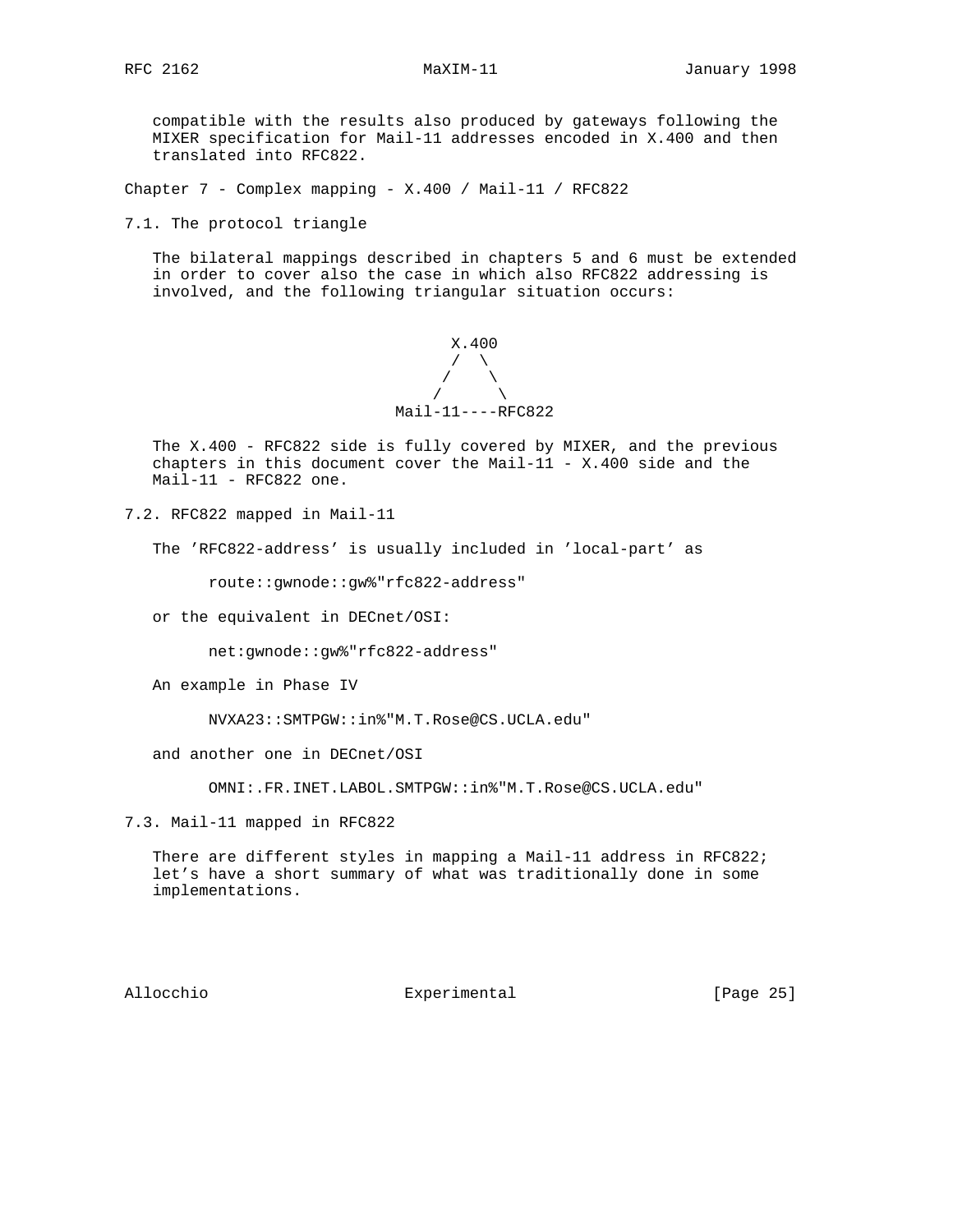7.3.1 Mail-11 address encoded in "Left Hand Side" (LHS) of RFC822 address, using "%" syntax or "::" syntax

route::node::localpart (Phase IV)

maps to

localpart%node%route@gw-domains

or

"route::node::localpart"@gw-domains

Again, let's consider the DECnet/OSI case:

net:node-clns::localpart (DECnet/OSI)

maps to

"net:node-clns::localpart"@gw-domains

(note that "%" encoding does not exist for this case)

where 'gw-domains' identify uniquely the Mail-11 / RFC822 gateway.

7.3.2 Mail-11 address maps partly to LHS and partly to 'domain' part of RFC822 address

node::localpart

maps to

localpart@node.gw-domains

 note that this kind of mapping does not exists with DECnet/OSI Mail- 11 addresses.

7.3.3 Mail-11 address is completely hidden by a mapping table

 In this case the resultant RFC822 address contains no trace at all of the original Mail-11 address.

Allocchio  $\qquad \qquad$  Experimental [Page 26]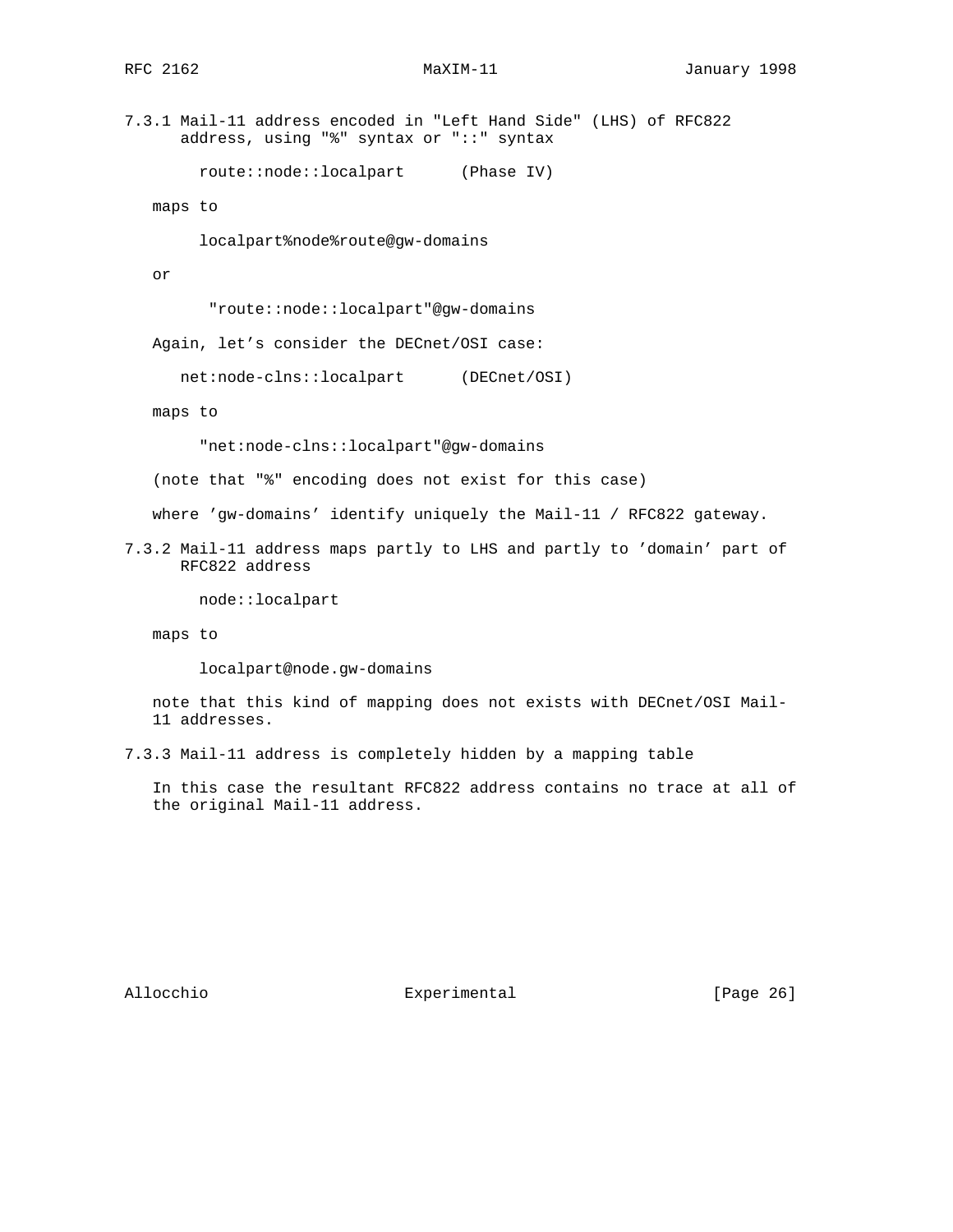7.4. Multiple conversions

 Let us now examine briefly the possible situations which involve multiple conversions, having one protocol as a relay between the other two. This summary suggest some possible enhanced solutions to avoid heavy and unduly mappings, but the 'step by step' approach, considering blindly one conversion as disjointed to the other, as described in the previous sections, can always be used.

7.4.1. X.400 --> RFC822 --> Mail-11

 We apply the MIXER rules to the first step, obtaining an RFC822 address which can be mapped in Mail-11 using the 'f-address' field, as described in section 7.2.

an example:

C=gb; ADMD=Gold 400; PRMD=AC.UK; O=UCL; OU=cs; G=Jim; S=Clay;

maps accordingly to MIXER to

Jim.Clay@cs.UCL.AC.UK

and finally becomes

SMTPGW::In%"Jim.Clay@cs.UCL.AC.UK"

and finally becomes

SMTPGW::In%"Jim.Clay@cs.UCL.AC.UK"

 where 'SMTPGW' is the DECnet Phase IV node name of the machine running the RFC822 to Mail-11 gateway. Again, in case the machine running the RFC822 to Mail-11 gateway is a DECnet/OSI one (like OMNI:.US.VA.CENTRL) we would get

OMNI:.US.VA.CENTRL::In%"Jim.Clay@cs.UCL.AC.UK"

7.4.2. Mail-11 --> RFC822 --> X.400

 Some of the possible mapping described in section 7.3 for Phase IV apply to the Mail-11 address, hiding completely its origin. The MIXER apply on the last step.

Allocchio  $\Box$  Experimental [Page 27]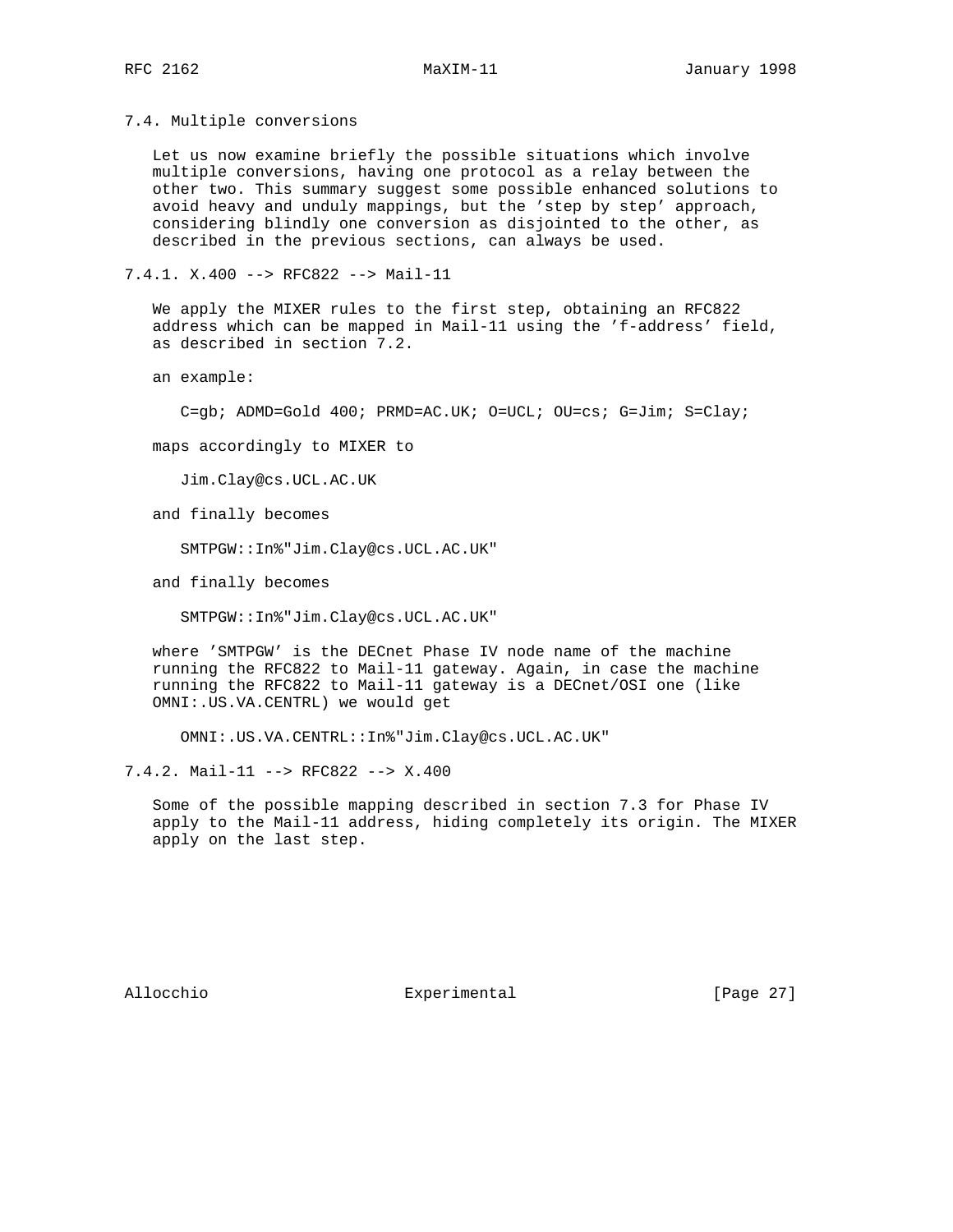an example:

RELAY::MYNODE::BETTY

could map into RFC822 as

BETTY%MYNODE@RELAY.dnet.gw1.it

and accordingly to MIXER

C=it; A=garr; P=dom1; O=gw1; OU=RELAY; S=BETTY(p)MYNODE;

 where 'dnet.gw1.it' is the domain of the machine running the Mail-11 to RFC822 gateway.

7.4.3. X.400 --> Mail-11 --> RFC822

 The X.400 address is stored into Mail-11 'f-address' element as described in sections 5.3 and 5.4; then if the Mail-11 to RFC822 gateway is able to understand the presence of a 'x400-text-address' nto the Mail-11 address, then it applies MIXER to it, and encodes header. Otherwise it applies the rules described in 7.3.

an example:

C=gb; ADMD=Gold 400; PRMD=AC.UK; O=UCL; OU=cs; G=Jim; S=Clay;

will be encoded like

X4TDEC::gw%"/C=gb/A=Gold 400/P=AC.UK/O=UCL/OU=cs/G=Jim/S=Clay"

 If the Mail-11 to RFC822 gateway recognise the x400-text-address, then the address becomes, accordingly to MIXER

Jim.Clay@cs.UCL.AC.UK

and the following RFC822 header line is added

Received: from X4TDEC with DECnet (Mail-11) on xx-xxx-xxxx.

Otherwise one of the dumb rules could produce

gw%"/C=gb/A=Gold 400/P=AC.UK/O=UCL/OU=cs/G=Jim/S=Clay"@X4TDEC.doms

The case with DECnet/OSI Mail-11 is conceptually identical.

Allocchio  $\Box$  Experimental [Page 28]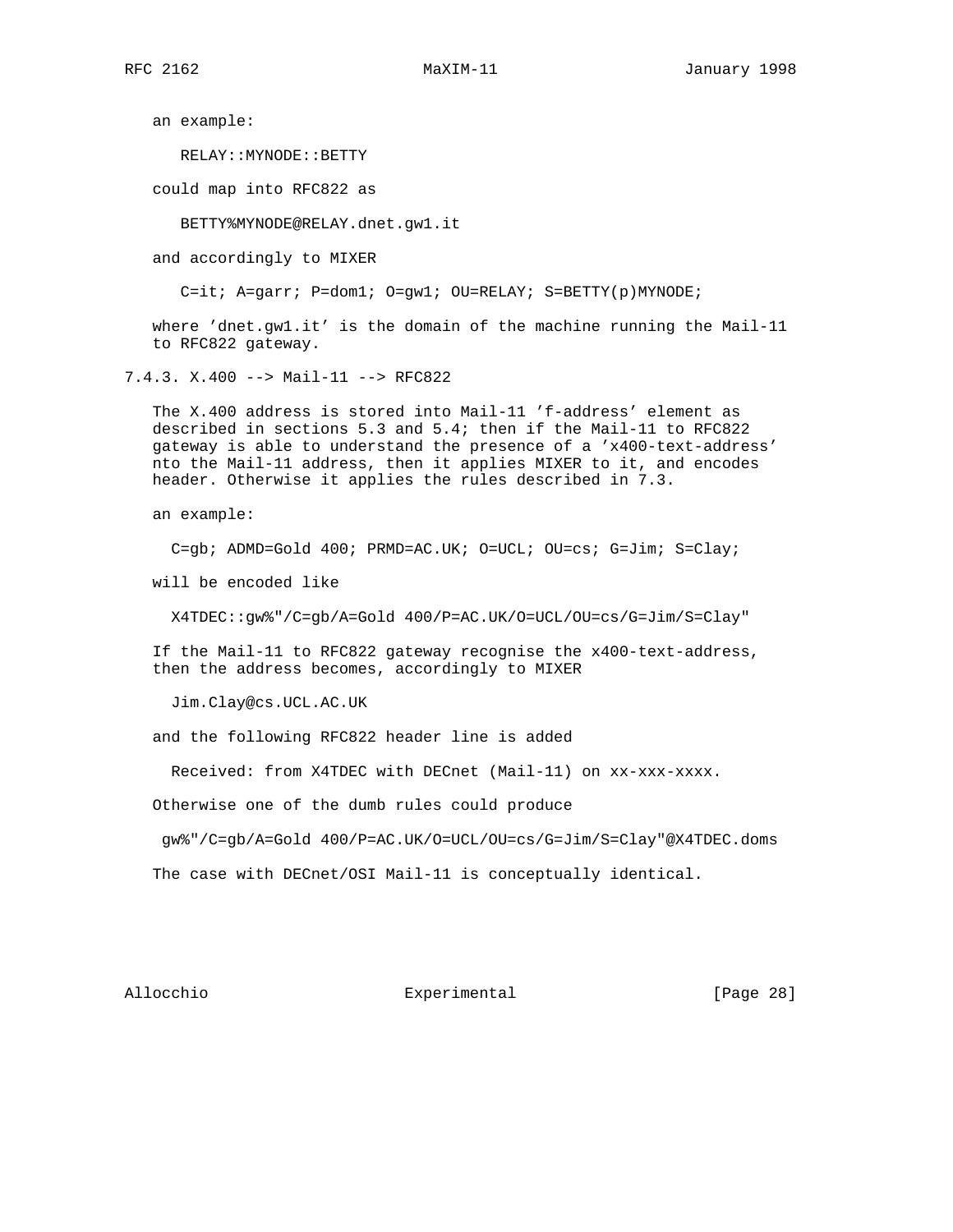7.4.4. RFC822 --> Mail-11 --> X.400

 The RFC822 address is encoded in Mail-11 f-address element as described in sect. 7.2; then if the Mail-11 to  $X.400$  gateway is able to understand the presence of an 'RFC822-address' into the Mail-11 address, then it applies MIXER to it, and encodes 'route' and applies the rules described in 5.2 and 5.5.

an example:

Jim.Clay@cs.UCL.AC.UK

will be encoded like

SMTPGW::In%"Jim.Clay@cs.UCL.AC.UK"

 If the Mail-11 to X.400 gateway recognise the RFC822-address, then the address becomes, accordingly to MIXER

C=gb; ADMD=Gold 400; PRMD=AC.UK; O=UCL; OU=cs; G=Jim; S=Clay;

 and a 'trace' record is added into the X.400 P1 data, stating that a node named SMTPGW was crossed.

Otherwise dumb rule produces

 C=it; ADMD=garr; DD.Dnet=HEP; DD.Mail-11=SMTPGW::In(p)(q)Jim.Clay(a)cs.UCL.AC.UK(q)

 Again, the case for DECnet/OSI Mail-11 addresses, is conceptually identical.

7.4.5. RFC822 --> X.400 --> Mail-11

 We apply MIXER to the first conversion, obtaining an X.400 address. Then the rules described in sections 5.3 and 5.4 are used to store the X.400 address as 'x400-text-address' into the Mail-11.

Allocchio Experimental [Page 29]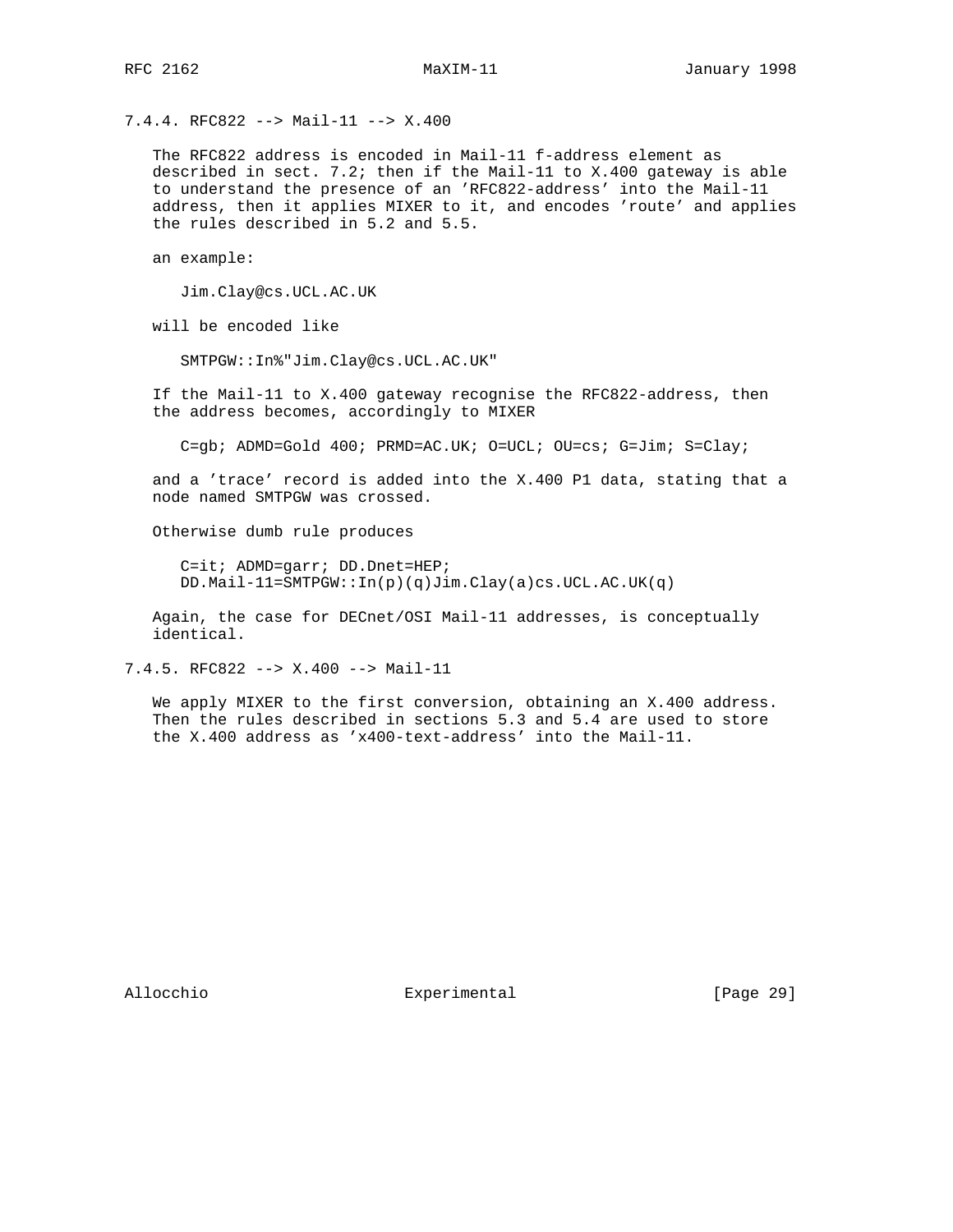an example:

Jim.Clay@cs.UCL.AC.UK

maps accordingly to MIXER to

C=gb; ADMD=Gold 400; PRMD=AC.UK; O=UCL; OU=cs; G=Jim; S=Clay;

and finally becomes

SMTPGW::gw%"/C=gb/A=Gold 400/P=AC.UK/O=UCL/OU=cs/G=Jim/S=Clay"

 where 'SMTPGW' is the DECnet Phase IV node name of the machine running the X.400 to Mail-11 gateway. No differences also for DECnet/OSI Mail-11 addresses.

7.4.6. Mail-11 --> X.400 --> RFC822

 The Mail-11 address is encoded as specified in sections 5.2 and 5.5; then MIXER is used to convert the address in RFC822.

an example:

RELAY::MYNODE::BETTY

maps into X.400 as

C=it; ADMD=garr; DD.Dnet=OMNI; DD.Mail-11=RELAY::MYNODE::BETTY;

and accordingly to MIXER

"/C=it/A=garr/DD.Dnet=OMNI/DD.Mail-11=RELAY::MYNODE::BETTY"@gw2.it

 where 'gw2.it' is the domain of the machine running the MIXER gateway.

7.4. Conclusions

 A standard way of mapping Mail-11 addresses into RFC822 and vice versa is feasible. A suggestion is thus made to unify all existing and future implementations. It should be noted, however, that it could be impossible (in case of DECnet Phase IV) to specify in these mappings the name of the decnet community owning the encoded address, as it can be always done for X.400; thus the implementation of the 'intelligent' gateway in this case could result impossible.

Allocchio  $\Box$  Experimental [Page 30]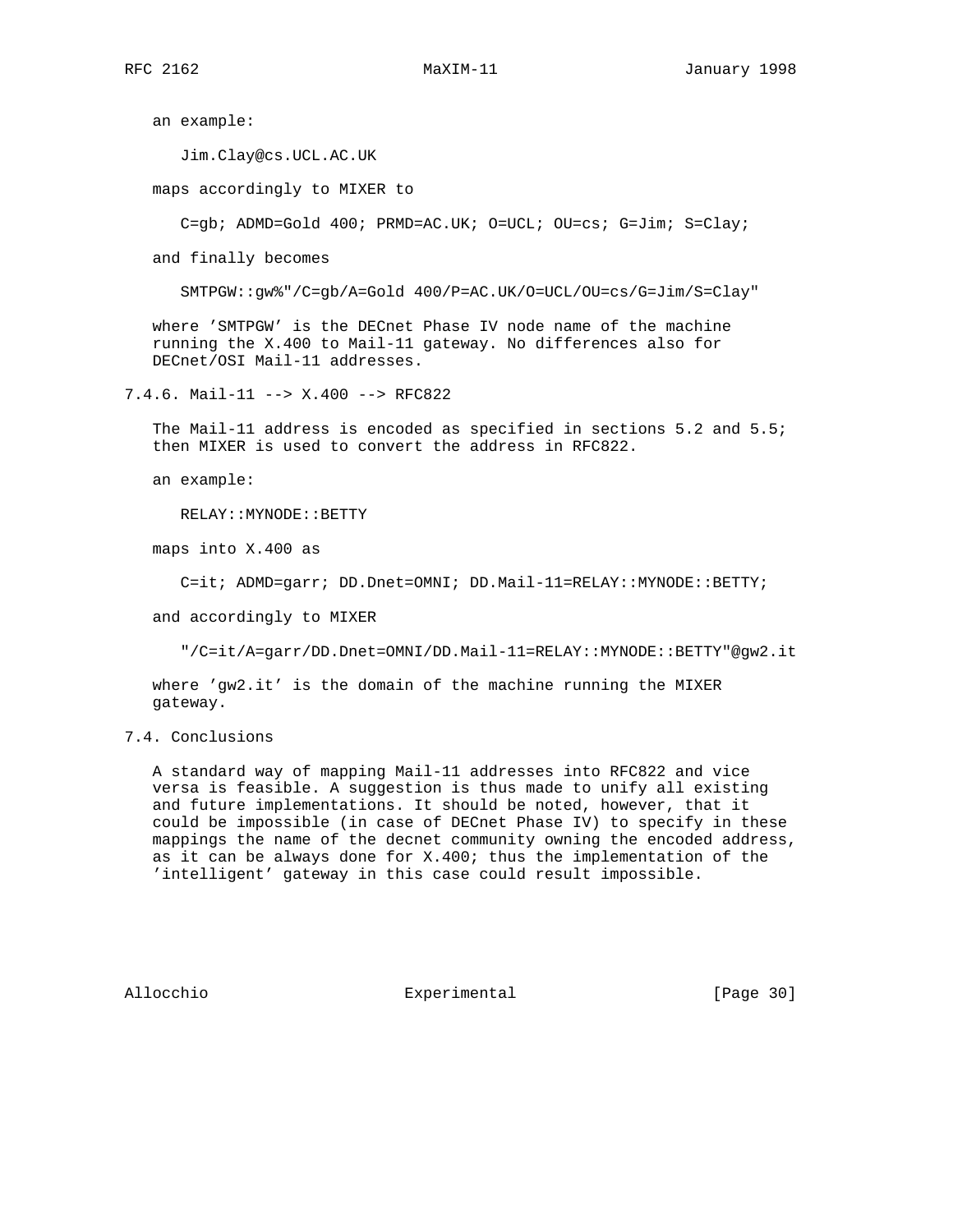Chapter 8 - Notifications and Probes

8.1. Overview

 Mail-11 is a real time protocol, i.e. connection is established directly to the destination node. This makes possible some level of services like verification of an address, and delivery confirmation.

 However, Mail-11 User Agents ususally do not support notification or probe services, whereas it is possible to deliver the result of a notification or a probe to Mail-11. In this section we will briefly describe the level of service which can be obtained on these services when Mail-11 is involved.

8.2. Delivery of Notifications via Mail-11

 As described in the previous chapters, it is possible to transport also in Mail-11 with minimal loss of information complex information. This also includes Notifications. In fact Notifications in RFC822/MIME are encoded as MIME multipart messages: there are thus no problems in transporting these messages in Mail-11 as any other MIME message. Also X.400 Notifications can be transported and delivered via Mail-11: MIXER describes in fact how to convert them into MIME multipart messages, taking the problem back to the previous situation.

 Even when Mail-11 is just an intermediate step for a Notification message, this consideration just enable support for the service.

8.3. Generation of Notifications and Probes from Mail-11

 Although Mail-11 does not support Notification or Probe, the service could also be supported at gateway level. In fact, due to real time nature of Mail-11 protocol, the gateway could be reasonably sure that delivery until the other end of the Mail-11 path was successful or unsuccessful (and try to verify the feasibility of a delivery in case a Probe as requested). However, Mail-11 could just be an intermediate relay service, vanishing the value of the information.

 Implementation of this kind of service at gateway level is thus questionable, and if done, should clearly state the situation where it was generated, and the "confidence level" it conveys.

Security Considerations

Security issues are not discussed in this memo.

Allocchio **Experimental** [Page 31]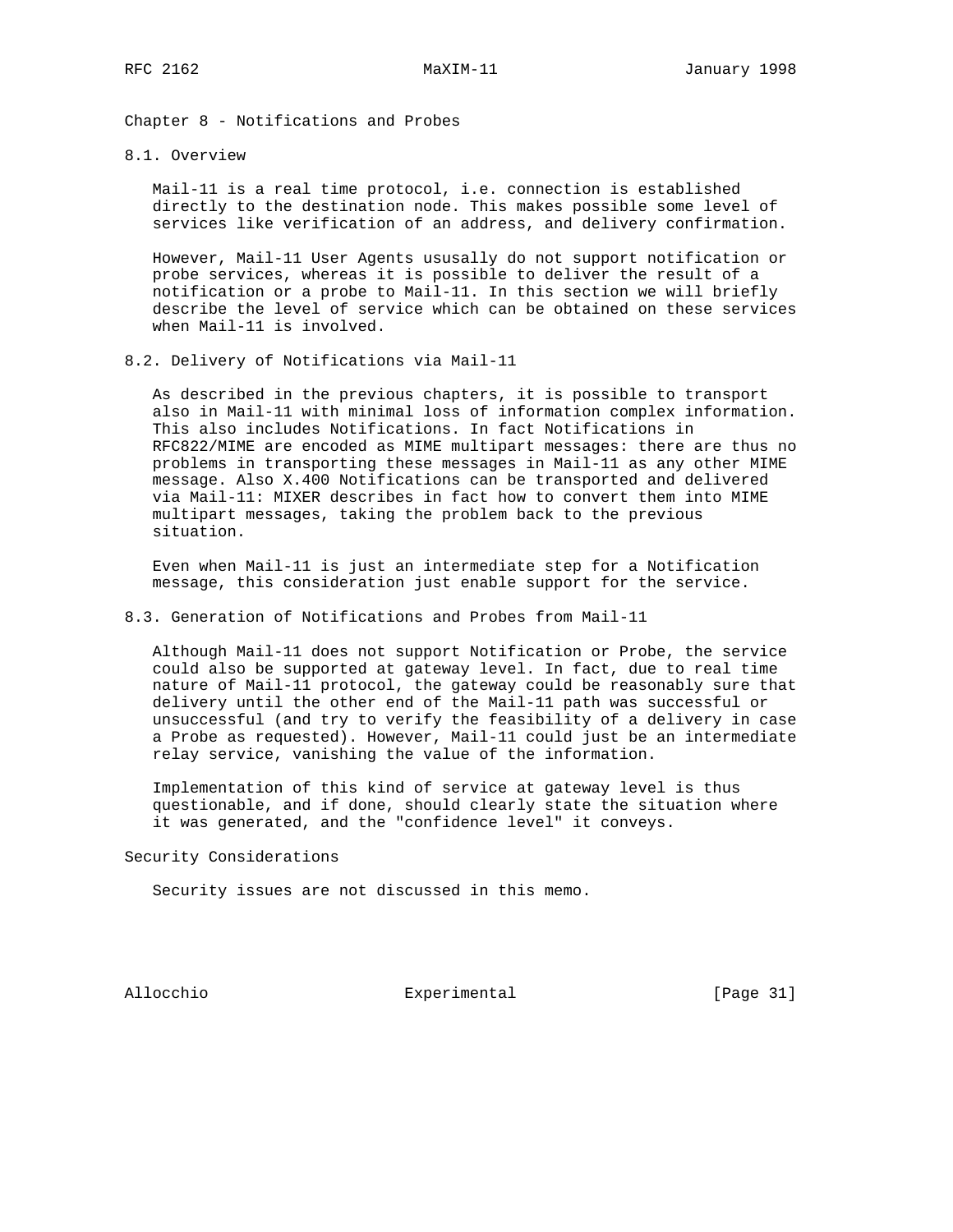### Acknowledgements

 I wish to thank all those people who read the first draft and contributed a lot with their useful suggestions to the revision of this document, in particular RARE WG1 and IETF X.400 ops group members and S. E. Kille.

 Thanks also to a number of implementors (among which Ned Freed, Julian Onions, The Hebrew University of Tel Aviv - Pine VMS support team), to the HEPnet Mail Technical Committee and to all my Mail-11 "end users", in particular Enzo Valente, for their suggestions and wishes which helped me really a lot to prepare this revision of former RFC1405.

### References

- [1] CCITT, "CCITT Recommendations X.400-X.430", Message Handling Systems: Red Book, October 1984.
- [2] CCITT, "CCITT Recommendations X.400-X.420", Message Handling Systems: Blue Book, November 1988.
- [3] CCITT/ISO, "CCITT Recommendations X.400/ ISO IS 10021-1," Message Handling: System and Service Overview , December 1992.
- [4] Crocker D., "Standard of the Format of ARPA Internet Text Messages", STD 11, RFC 822, UDel, August 1982.
- [5] Kille, S., "MIXER (Mime Internet X.400 Enhanced Relay): Mapping between X.400 and RFC 822/MIME", RFC 2156, January 1998.
- [6] Alvestrand H., Kille S., Miles R., Rose M., and Thompson S., (MIME-MHS) "Mapping between X.400 and RFC-822 Message Bodies," RFC 1495, Aug 1993.
- [7] Digital Equipment Corp., "VMS Mail Utility".
- [8] Joiner Associates Inc., "Jnet User's Manual".
- [9] PMDF User's Guide.
- [10] Alvestrand, H. "Writing X.400 O/R Names", UNINETT / RFC1685, August 1994.
- [11] CCITT, "F.401 CCITT Message Handling Services Operations and Definitions of Service - Naming and Addressing for Public Message Handling Services, Annex B (08/92)", August 1992.

Allocchio **Experimental** [Page 32]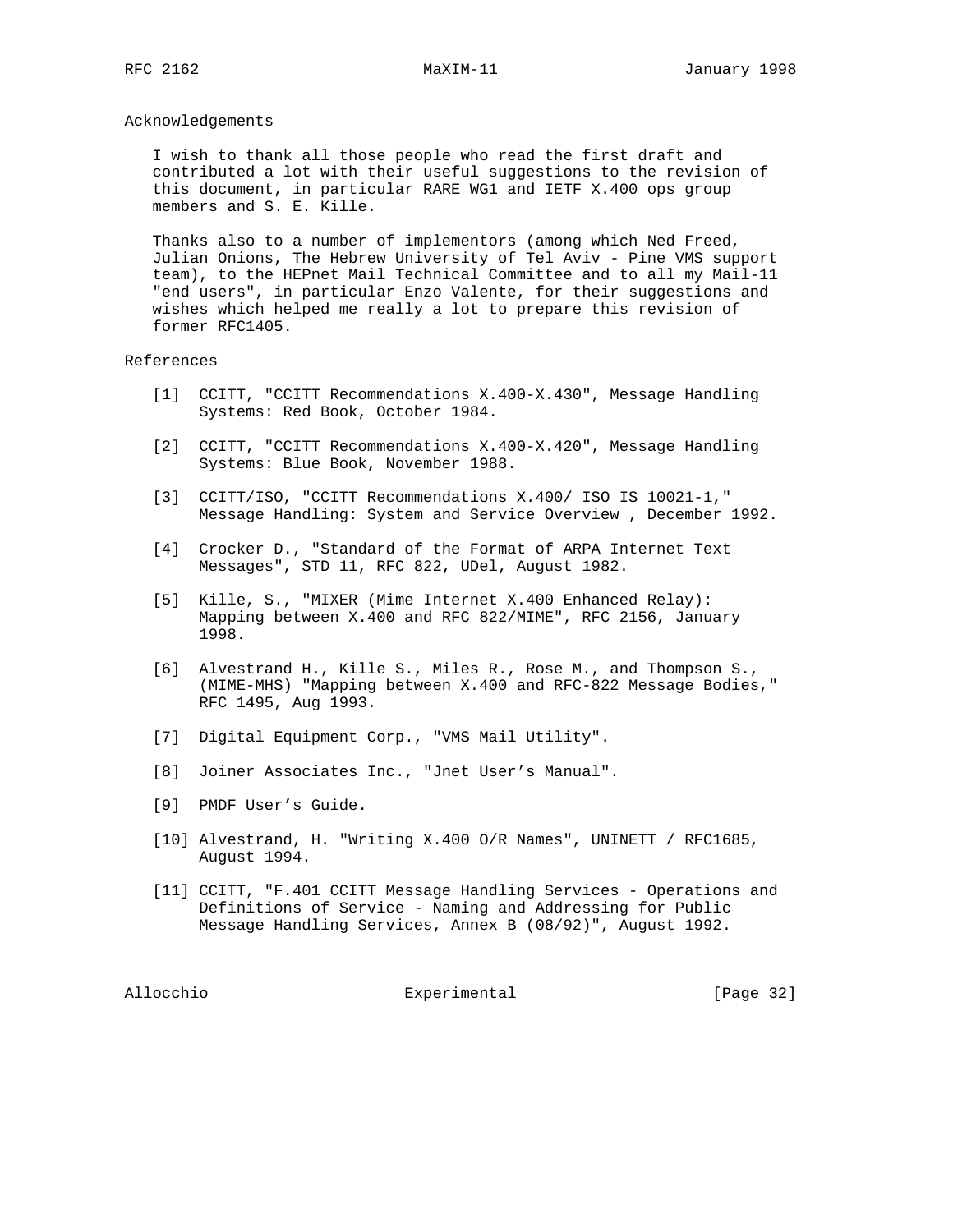Author's Address

 Claudio Allocchio Sincrotrone Trieste SS 14 Km 163.5 Basovizza I 34012 Trieste Italy Phone: +39 40 3758523 Fax: +39 40 3758565 EMail: Claudio.Allocchio@elettra.Trieste.it C=it; A=garr; P=Trieste; O=Elettra; S=Allocchio; G=Claudio;

Allocchio **Experimental** Experimental [Page 33]